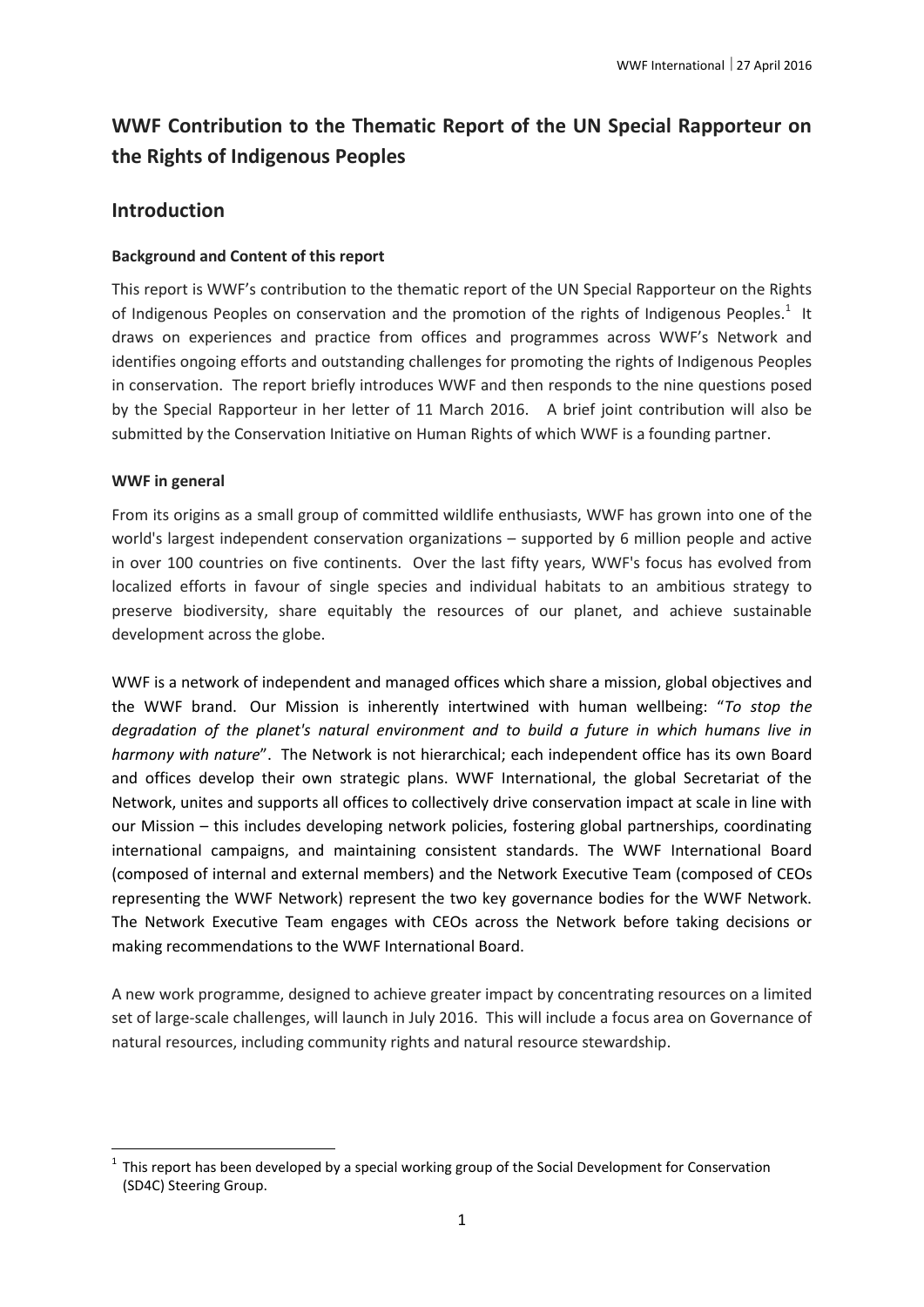#### **WWF and Indigenous Peoples**

1

Indigenous Peoples (IP) are among the earth's most important stewards, as evidenced by the high degree of correspondence between the lands, waters and territories of indigenous peoples and the remaining high-biodiversity regions of the world. Many areas where WWF works are thus also home to Indigenous Peoples, tribal, rural and coastal communities whose livelihoods and cultures are intertwined with the natural environment.

WWF endeavours to work closely with multiple stakeholders to help ensure that development is inclusive and does not undermine the natural environment underpinning human well-being. During over five decades of conservation work, WWF has collaborated with many indigenous peoples and their organizations on activities such as conservation area management, sustainable use of natural resources and policy advocacy on issues of shared concern.

In many places, the conservation community and indigenous peoples are natural allies fighting for the common objective of strong and equitable stewardship of natural resources. WWF has seen that success often depends on building effective partnerships with civil society, IP organization and other actors to advocate for the rights of Indigenous Peoples in conservation and the implementation of the UNDRIP as well as on the natural resource governance frameworks in place, including the legal frameworks and the access and rights they confer.

The movement to address human rights, including indigenous rights, within conservation has gained strength since the 2003 World Parks Congress (WPC 2003), where the Conservation community acknowledged that the rights of Indigenous Peoples and local communities were still not adequately promoted and respected in conservation work. The conservation community has since adopted a number of resolutions through the World Conservation Congress.<sup>2</sup> Another important step was the creation in 2005 of the **Conservation Initiative on Human Rights (CIHR)**, a framework of principles by which the major international conservation organisations committed to improve their human rights practices, and to establish and promote best practices for the conservation community as a whole. $3$ 

The discussion below highlights examples where WWF has made progress towards these commitments and also some of the challenges that we have met or continue to face.

<sup>&</sup>lt;sup>2</sup> Inter alia; WCC Resolution 1053, WCC res. 3055, WCC resolution 2056, WCC Resolution 4048, WCC Resolution 4052, WCC Resolution 2056.

<sup>&</sup>lt;sup>3</sup> CIHR partners include : Birdlife International, Conservation International, Fauna and Flora International, IUCN, The Nature Conservancy, Wetlands International, the Wildlife Conservation Society, and WWF.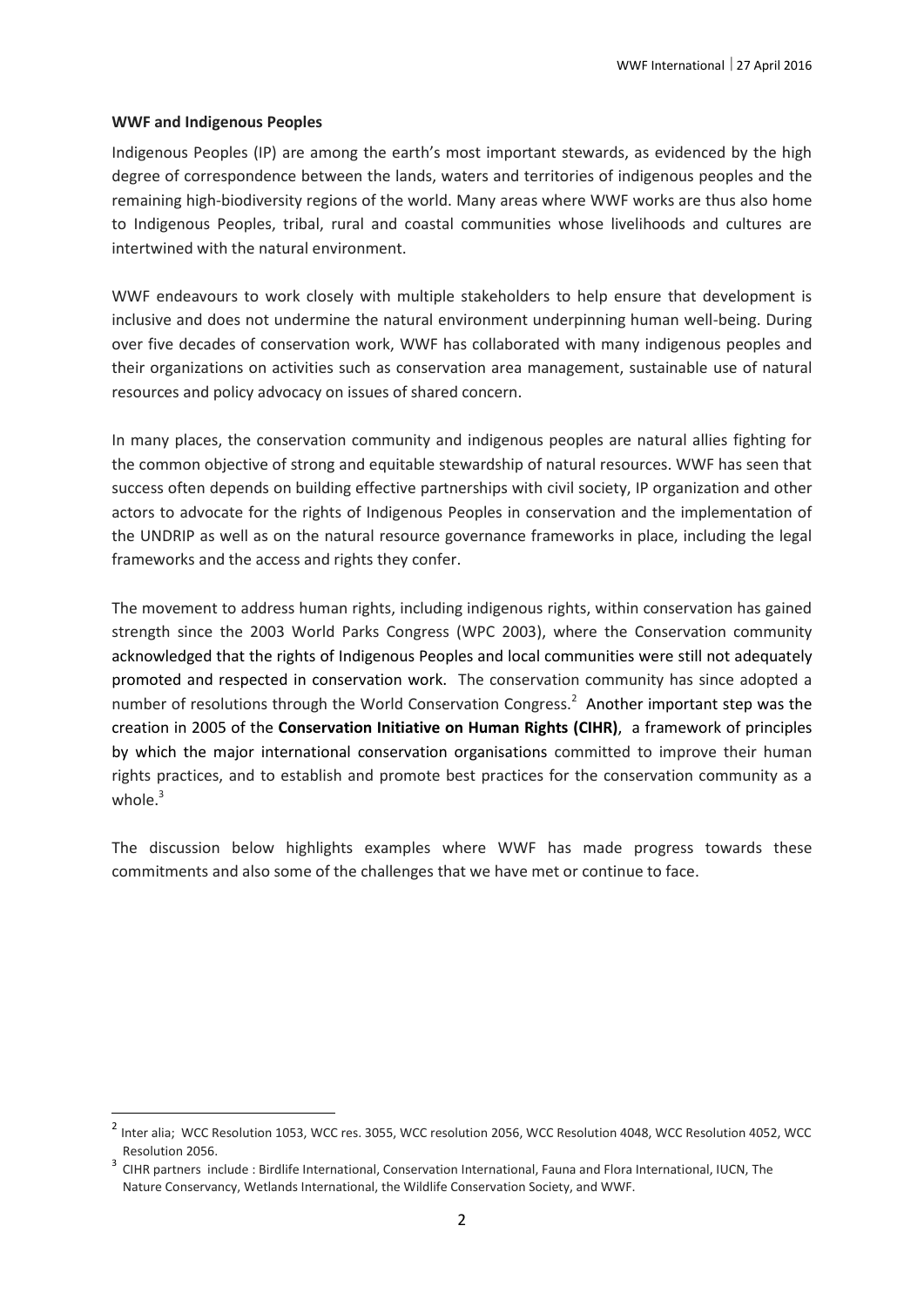# **Responses to the Special Rapporteur's questions on conservation and the rights of indigenous peoples**

**Q1: Has your organization adopted specific policies, guidelines and/or standards regarding the respect of indigenous peoples' rights? If so, could you please specify their contents? What steps have you taken internally to disseminate such policies, guidelines and/or standards among your staff, particularly those working on the ground on conservation projects at all levels?** 

**Policies**: WWF was the first major conservation organisation to formally recognize, in 1996, the rights of Indigenous Peoples to their traditional lands, territories and resources. Reviewed and revised in 2007 in consultation with Civil Society Organisations and Indigenous Peoples representatives, [WWF's Indigenous Peoples](http://wwf.panda.org/what_we_do/how_we_work/people_and_conservation/wwf_social_policies/indigenous_peoples/) policy includes principles around *inter alia* due diligence, respect of voluntary isolation, consultation, Free Prior Informed Consent (FPIC), use of traditional knowledge and dispute resolution. Guidelines on '[Mainstreaming WWF Principles on Indigenous](http://d2ouvy59p0dg6k.cloudfront.net/downloads/183747_wwf_guide_hotlinks.pdf)  [Peoples and Conservation in project and programme management](http://d2ouvy59p0dg6k.cloudfront.net/downloads/183747_wwf_guide_hotlinks.pdf)' were issued in 2008 outlining practical steps to mainstream these commitments.

As a founding member and partner in the CIHR, **WWF has committed more broadly to respect and promote internationally proclaimed human rights** as contained in the Universal Declaration on Human Rights and other applicable instruments, and to support and promote human rights within conservation programs (See [CIHR\)](http://d2ouvy59p0dg6k.cloudfront.net/downloads/cihrframeworkfeb2010.pdf). Specifically WWF endorsed the two key instruments on Indigenous Peoples rights: the ILO Convention No 169 concerning Indigenous and Tribal Peoples in Independent Countries, and the UN Declaration on the Rights of Indigenous Peoples (UNDRIP).

WWF's Indigenous Peoples and Human rights policies are part of a **wider suite of social policies** also covering poverty and conservation (promoting pro-poor approaches) and gender. New guidelines on the Prevention of Restrictions of Rights and Involuntary Relocation & Resettlement of Indigenous Peoples, Tribal and Local Communities (RRR guidelines) are in the final stages of development. WWF also applies safeguard requirements as a GEF agency.

**Policy Dissemination**: WWF's broad and diverse Network -- with over 6000 staff across 100 countries and many working in remote locations and in a variety of languages – creates a challenge for ensuring thorough dissemination and uptake of Network policies. Some of the steps taken to strengthen staff knowledge and learning, internal capacity, and external engagement to move these policies off the paper are listed below.

● **Expanding an internal community of practice to build awareness and capacity on social policy and Human Rights Based Approaches (HRBA).** WWF's Social Development for Conservation (SD4C) is a **self-organised community of practice**, established in 2009 and growing organically ever since. Working through regional hubs in Africa, Asia Pacific, LAC and Europe/North America covering over 50 offices and the International Secretariat, the SD4C works to build WWF's capacity and effective integration of social policies. SD4C focal points come from a variety of backgrounds, including the social sciences, and bring skills in **program design, implementation and monitoring, issue and policy analysis, policy advocacy, knowledge sharing and capacity**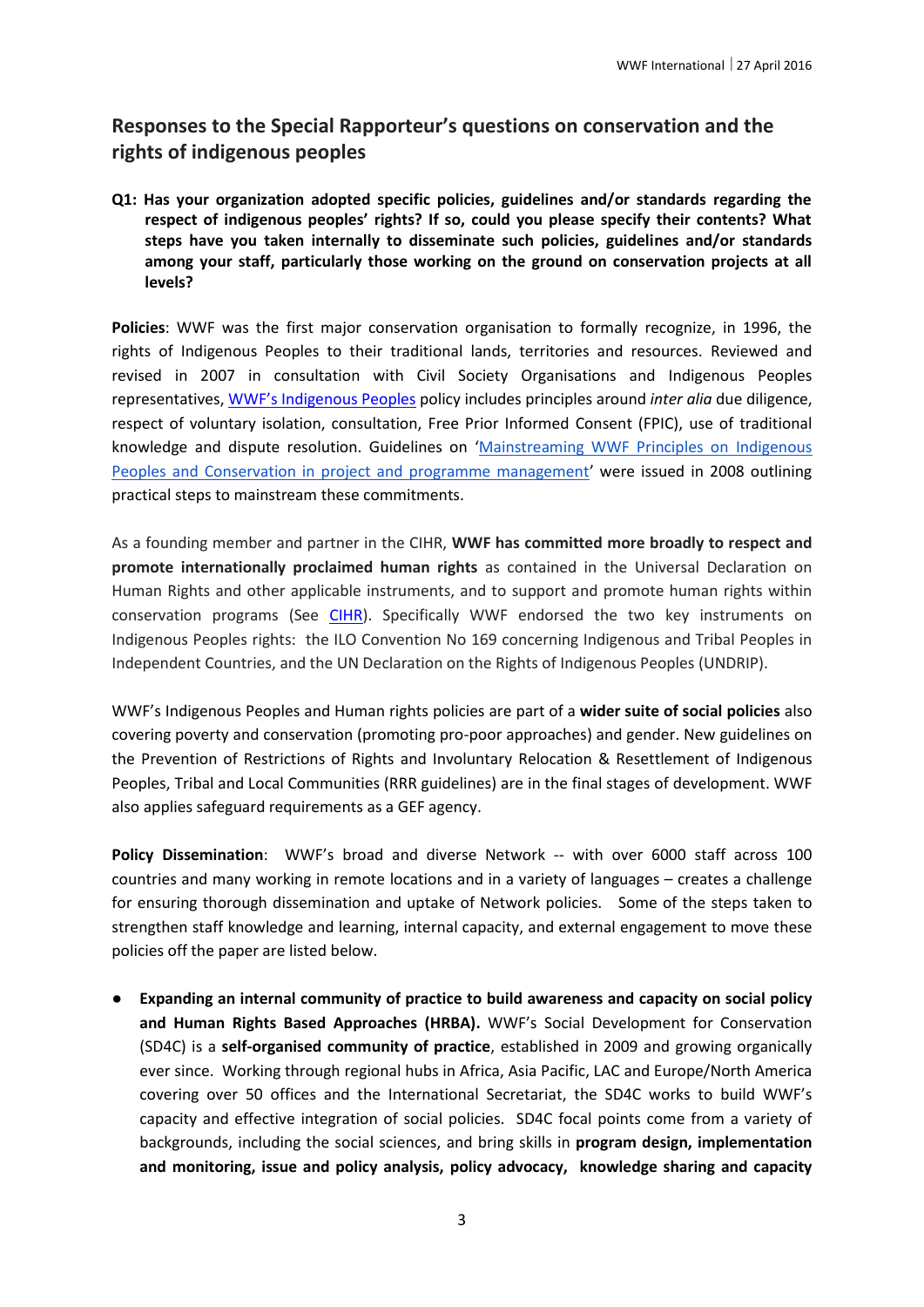**building**. The SD4C Steering Group helps ensure connectivity across regions and between local to global levels, builds a global vision for the WWF Network, and conducts joint pieces of work for the Network. It also maintains an **Intranet site and external pages** on panda.org/people where the social policies can be downloaded and where colleagues can share project information, academic articles, external reports, guidance, etc. SD4C has also worked with conservation strategy and performance colleagues to **embed WWF's social policies in WWF's voluntary programme and project standards**. In June 2014 the SD4C Steering Group drafted a **Social Development Action Plan to accelerate mainstreaming and integration of the social policies and enhance accountability and monitoring** of social dimensions of WWF work in all offices and programmes. The plan was agreed by WWF's Conservation Committee.

- **Translating policies into national and regional contexts.** All WWF social policies are available on WWF's internal and external sites in English, French and Spanish. In addition a number of offices have taken further steps to embed the policies in their national or regional context. In **Asia-Pacific** different offices have endorsed the Network social policies and some have translated them into national and local languages (e.g. **WWF Thailand**). Some offices have also developed specific, country-based guidance on the respect, engagement and partnership with IP that reflect legal conditions in the country and the degree of recognition IP enjoy. **WWF Indonesia,**  for example, has developed **positions grounded in the legal and field reality** of IP in Indonesia such as upholding the rights of IP to continue to access resources for their wellbeing and cultural purposes including inside protected areas.<sup>4</sup> WWF Indonesia also developed guidelines and principles of "*Community Empowerment"* where the respect of IP rights and advocacy work are key principles. **WWF India**, in collaboration with other Civil Society Organizations (CSOs), has developed a **field guide on implementation of the Forest Rights Act** that sets out the recognition and vesting rights of Tribal and forest dependent communities in forest areas. **WWF Chile** has translated and adapted WWF's *Mainstreaming Guidelines* to its regional context and **funds a staff position** to support colleagues with challenges around social issues. In **Africa**, SD4C is gaining momentum with **focal points in each country** to support mainstreaming across all country projects. The SD4C Africa hub includes a session on Social Policies in all its **training to raise staff awareness and knowledge**. While not all WWF offices are working or have worked with indigenous people as per the ILO definition, **all apply the same principles when working with marginalised communities** around conservation areas in priority landscapes who face the same challenges as Indigenous Peoples. WWF **Nordic offices** (Sweden, Norway, Finland) have begun drafting a document on the application of the Indigenous People's policy in the Sampi region.
- **Adopting relevant national, indigenous or third party policies and guidelines. WWF Paraguay**  is using Paraguay's national guidelines for Free, Prior and Informed Consent (FPIC), the Indigenous People National Institute regulations, the Minister of Environment's environmental assessment and environmental services guidelines and the Indigenous People's Federation FPIC guidelines. **WWF Peru** has specific guidelines on engaging with IP (updated in 2013) which are part of the **introduction process for new employees and used by teams in the field**. In addition

**.** 

<sup>4</sup> See *Masyarakat Hukum Adat dan Konservasi* (2012) and on traditional use in protected areas *Pemanfaatan Tradisional Sumber Daya Alam untuk Kehidupan Masyarakat dan Konservasi* at http://www.wwf.or.id/program/inisiatif/social\_development/.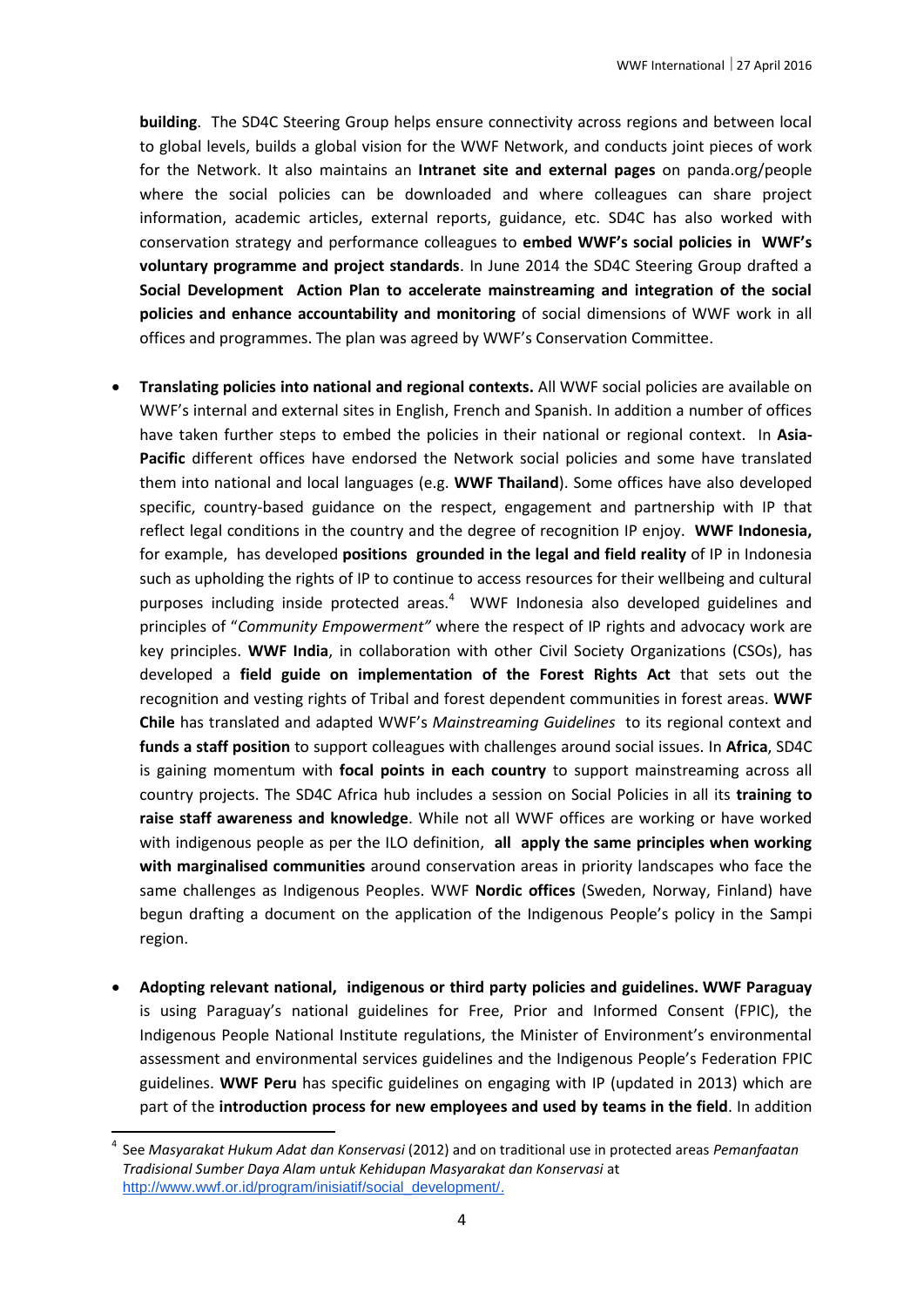to upholding WWF internal policies, **WWF Colombia works in accordance with the national legal and policy frameworks** regarding IPLC collective rights, and the policies and guidelines defined by IPLC organizations when establishing partnerships. In 2002, WWF Colombia defined an ¨*Ethical guide for action: set of principles to work with ethnic organizations*¨ in collaboration with indigenous and afro-Colombian organizations. **In Africa**, many WWF programmes promote the **Forest Stewardship Council principles**, criteria and generic indicators for Principle 3 on Indigenous Rights and Principle 4 on Community Relations and Workers' Rights. In addition, **Kenya**, **South Africa**, **Tanzania** and **Uganda** are developing National Forest Stewardship Standards (NFSS) to domesticate the international FSC generic indicators, a process that treats IP as a special interest group. **WWF Canada** adheres to a WWF position which does not oppose indigenous hunting in the Arctic, unless best available knowledge shows that it threatens the local population of a species.

#### **Q2: Has your organization put in place any mechanism to monitor the implementation of these policies, guidelines and/or standards? If so, could you please explain its functioning?**

An SD4C survey in 2014 demonstrated that **many WWF offices monitor a suite of indicators at project and programme level to measure the social dimensions of their work**. Part of those comprise **specific indicators on indigenous peoples** such as strengthening Indigenous Community Based Forest Enterprises (CBFEs) in Priority Ecoregions in Latin America and Caribbean, Asia-Pacific and Africa; IP consultation processes; the ability of IP to negotiate collectively with companies; the number of hectares mapped and registered as IP territories; Number of community forests recognized; Number of coalitions and partnerships with IP; proper FPIC process conducted; Civil Society tools (capacity, level of engagement); and number of benefit-sharing schemes benefitting IP communities.

Developing practical **indicators to provide a global overview** across the WWF Network has been more challenging. An earlier attempt to include an indices on engagement with Indigenous Peoples in project reporting at global level did not provide meaningful and consistent information. WWF is now trialling a different approach developed over 18 months of discussion and pilot tests by a joint working group of SD4C and Results Based Management colleagues and currently in proof of concept stage in 8 countries. Part of WWF's global monitoring of conservation outcomes and impact, this approach will use **three indicators of community natural resource governance -- Institutional Capacity, Resource Conflict, and Resource Access** -- to provide insight into the social aspects of WWF conservation work. The indicators will be assessed by WWF office presences, at the national scale, with respect to a set of approximately 20 local user groups selected to represent the community partners with which WWF works most closely. The guidelines encourage that indigenous peoples be represented as important user groups. It is envisaged that the indicators will enable WWF programmes to **adaptively manage how they engage and empower user groups and address their specific needs, inform higher-level policy and sectoral interventions, and highlight emerging global issues related to resource governance, partnerships, and drivers**.

SD4C regional hubs have also conducted **self-assessment surveys** on the mainstreaming of social policies and principles at programme level which have helped highlight gaps and inform capacity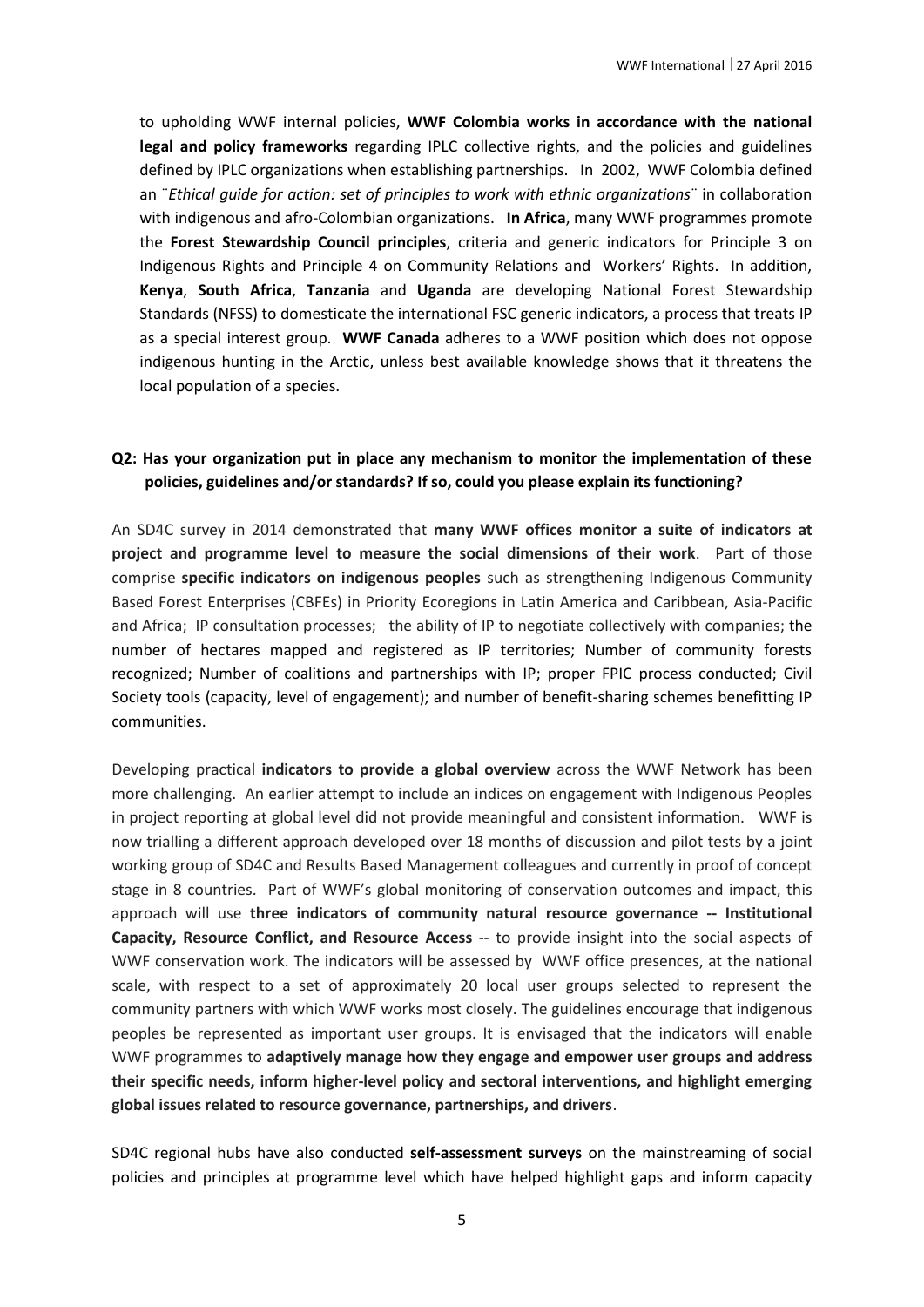building needs. In **Africa**, a **social policies compliance review tool**, endorsed by SD4C focal points in 2015, is being promoted across all offices to support internal evaluations of the progress each office is making in implementing the provisions of each WWF social policy. The WWF Coastal East Africa global initiative developed a **screening tool on gender, livelihoods and communities. WWF Indonesia** conducted a complete assessment of its work with Indigenous People.

**Monitoring implementation at office project/programme level includes both quantitative and qualitative mechanisms. WWF Paraguay** projects are designed to include social indicators that are then monitored regularly by field staff and monitoring team. WWF Paraguay is also an active **member of a key national commission** that monitors policies, guidelines, mechanisms and conflict management of indigenous communities related to issues in the Bi-Chamber National Congress Commission of Defense of Natural Resources (CONADERNA) and the National Commission on Climate Change (CNCC). The "Ethical guide for action" is a keystone to every collaborative agreement or Memorandum of understanding that **WWF Colombia** signs with Indigenous Peoples, afro-Colombian and peasant organizations: each of these agreements include **a follow-up mechanism and a monitoring committee**. The **WWF Forest and Climate** team have been supporting countries involved in Reducing Emissions from deforestation and forest degradation (REDD+) in the **development of safeguards information systems, benefit sharing systems and grievance mechanisms**. In addition, monitoring plans have been put in place to **ensure effective implementation of training and capacity building with Indigenous Peoples and to measure policy influence**. Examples of indicators used include: Number of provisions to address tenure/resource rights and FPIC and biodiversity values included in REDD+ initiatives in focal countries; Hectares under the management of indigenous and local communities in REDD initiatives; Number of civil society organizations and local communities trained in, and using, rigorous but practical tools for measuring; and Number of innovative revenue streams from benefit sharing mechanisms with potential to increase income for rural communities.

# Q3. **How does your organization promote your policies, guidelines and standards on the rights of indigenous peoples vis-à-vis governments and other civil society organizations with whom you work?**

WWF's engagement with government agencies, the private sector and civil society organizations to promote the rights of Indigenous Peoples **varies across the Network and is influenced by the political and legal context of Indigenous Peoples in each country**. In some countries, IP rights are challenged or not recognized or respected, while in others customary land and fishing rights and communal ownership are protected. In a small number of places, Indigenous Peoples have a very strong voice and conservation management decisions are made in consultation with them.

WWF's work with government and other CSOs is also influenced by wider issues around the respect of civil and political rights and civil society action, for our own offices but also the wider CSO community. While WWF generally works frequently and well with government at all levels, the degree to which civil society enjoys an enabling space varies significantly across the Network. Civil society space and citizen participation are under threat in many countries where WWF works and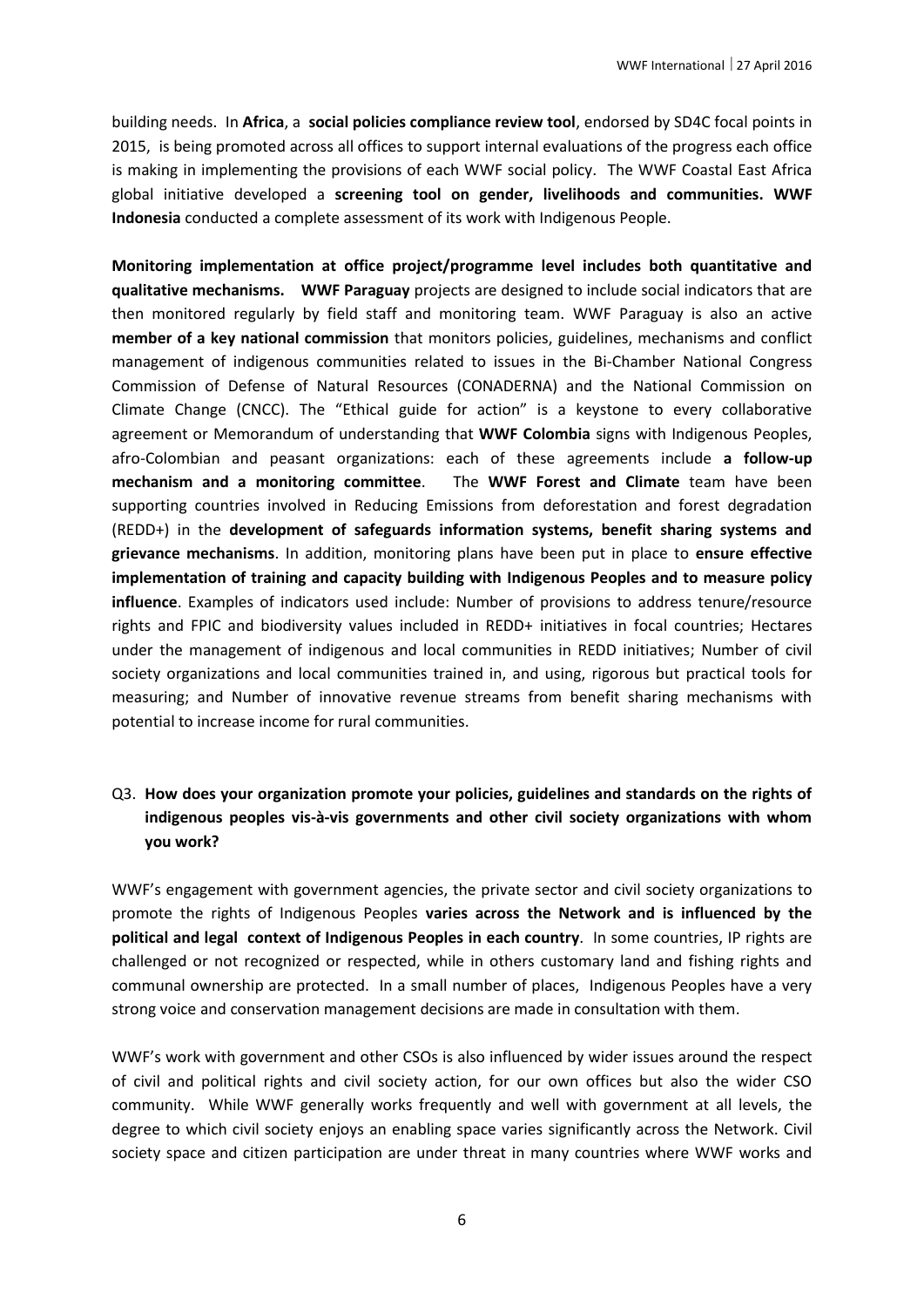environmental rights defenders are among the most at risk as pressures around land use and natural resources increase, including indigenous environmental rights defenders.

These differences in civil society space and in the degree to which national and local context recognize IP rights and enable inclusive and equitable decision-making on natural resource use means no one approach fits all. Each WWF office needs to determine the most effective way to apply Network principles in its work with government and other CSOs. This diversity creates challenges for ensuring even implementation of our social policies and for aggregating results across different offices but also provides an ample variety of strategies and potential for learning. Some examples of WWF's work to promote the principles of our Indigenous policies with government, the private sector and CSO partners are provided below.

- **Building awareness and implementation of national laws**. In collaboration with CSO partners, **WWF India** developed a **field guide on how to implement the Forest Rights Act**. The Act is about recognising and vesting rights of Tribal and forest dependent communities in forest land. The guide has been translated into Hindi and shared with all field offices, CSO partners and relevant government offices. In the field, government officials are often not aware of the policies and guidelines related to IP therefore **awareness raising** is key. WWF has used the enabling provisions of the national Act to secure community tenure and access to forest resource use areas in Western Ghats-Nilgiri including for a particularly vulnerable tribe. Possibilities of using the enabling provisions in Satpura Maikal landscape are being explored.
- **Making Indigenous Rights a specific focus in conservation work**: Over the last five years **WWF Indonesia** has moved from including work with IP under conservation targets to making it a specific target itself **through the documentation, recognition and integration of Indigenous peoples and community territories and areas (ICCAs) in conservation landscapes and seascapes**. This is part of building stronger recognition of IP rights and more effective and equitable governance. In this work, WWF Indonesia is working directly with IP communities to provide technical support for **mapping of Indigenous territories, development of management plans and integration of important places for IP in existing government spatial plans** to safeguard their resources and rights. At national level, WWF Indonesia is a founding and active member of an advocacy coalition on ICCAs and IP rights in Protected Areas established in 2011 with other rights and environmental organizations, including the largest IP network (AMAN). As part of this coalition, specific **policy advocacy work is underway for the recognition of ICCAs** including advocating for stronger role and voice of IP in protected areas and influencing a new law on biodiversity and genetic resources.
- **Influencing policies in support of community tenure rights for land and access to resources and respect of IP rights**. In **Cambodia**, WWF works to support the **legalization** of community forestry, community protected areas and community fisheries which benefit the communities as a whole, including ethnic Khmers. In Malaysia, **WWF Malaysia's** conservation work pays attention to the rights of the local IP communities and specific efforts are directed towards securing the rights of IP in forestry concessions in Sarawak. In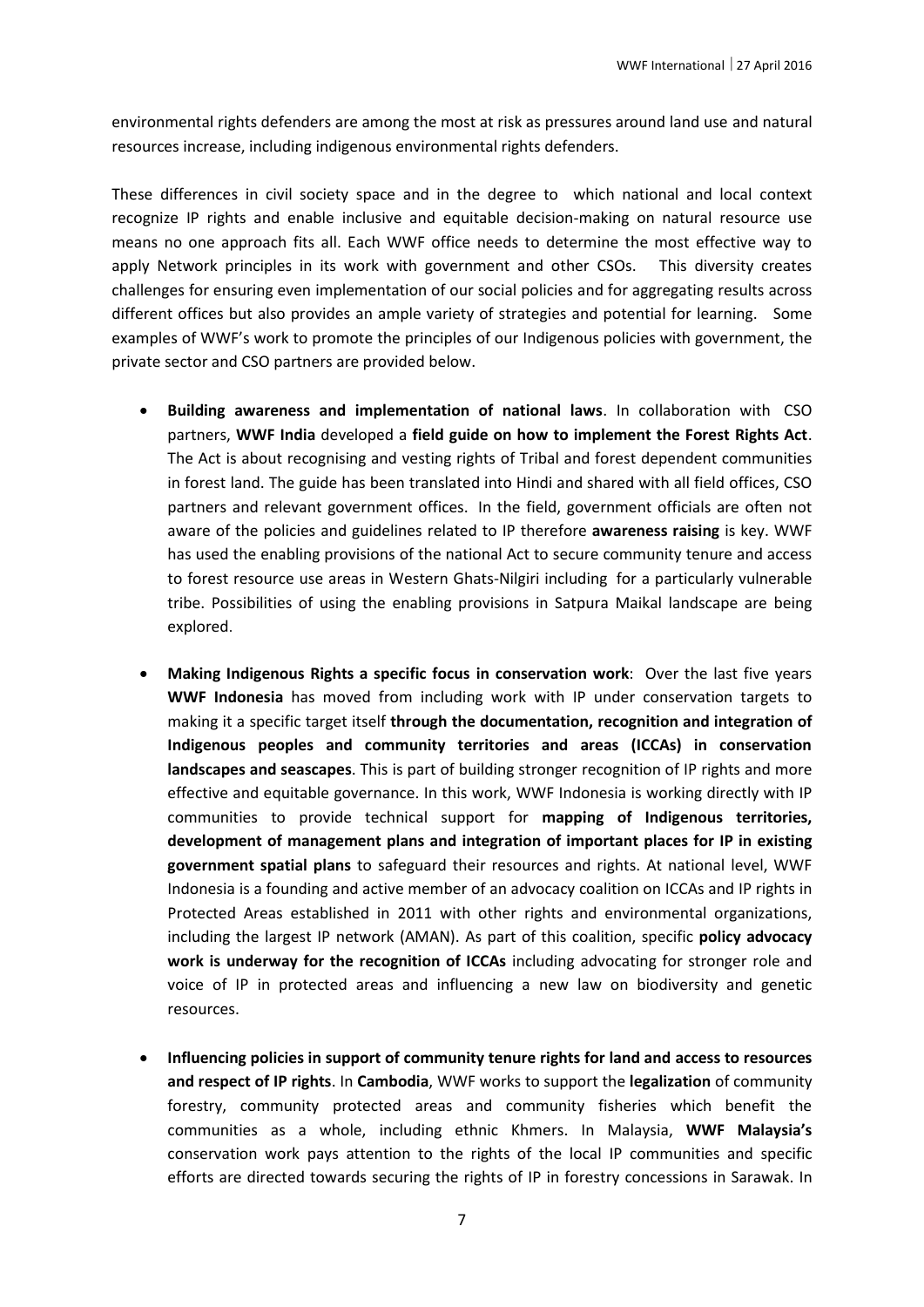**Nepal**, interventions on the ground advocate for local policies and practices to secure the rights over and access to natural resources with the leading examples of ecotourism and water management. **WWF Colombia** works to ensure that the government entities with whom they cooperate respect the IP's national legal framework. WWF Colombia also verifies that IP organisations that could be impacted by a project are aware of the process and that they are provided with the consultation process required. In **Mozambique**, Mozambican law does not give local communities exclusive access to their traditional fishing ground. Since 2008, WWF and partner organization CARE have been collaborating with communities and authorities to develop marine sanctuaries and design a fisheries management plan that works for people and nature.

- **Supporting the participation of indigenous leaders in key international events and high level political fora**. **WWF Paraguay** actively supported the participation of indigenous leaders from the *Federación por la Autodeterminación de los Pueblos Indígenas* (FAPI) at the United Nations Framework Convention on Climate Change (UNFCC) 20th Conference of the Parties (COP 20) in Lima (2014). In addition, high authorities of FAPI and of the Ache People of the Indigenous Community, the *Koe Tuwy*, were part of the main speakers at the **WWF Paraguay** International Seminar on Forest and Climate Change. **WWF Indonesia** has also mobilized resources for IP representatives and leaders to attend COP10 to the Convention on Biological Diversity, in Nagoya (2010), the World Park Congress in Sydney (2014), COP UNFCC in Paris (2015) and Indigenous Terra Madre in India (2015), while also supporting their membership in regional ICCAs events and networks. **WWF Colombia** also promotes and supports participation by Indigenous People and Local Community organisations in key processes at the subnational, national and international levels.
- **Bringing Indigenous Rights into collaborative work with other partners**: WWF has been working with national focal points, private sector companies, CSOs and academia to raise awareness on forest certification and support the development of national stewardship standards as beacons of best practices and reference points, including treatment of IP as special interest groups. **Uganda**, **Tanzania**, **DRC**, **Ghana** among others, are working on national standards. **WWF Thailand** provides financial support to a local NGO, *Seub Foundation*, to promote an ecological corridor in IP territory. *Seub Foundation* works on community-based forest management including participation of IP in conservation work.
- **Building rights into commodity standards**: **WWF 's Market Transformation Initiative** (MTI) has been **lobbying to include Free, Prior and Informed consent (FPIC) in a range of voluntary standards for short commodities** (forestry, agriculture and seafood related commodities). The Forest Stewardship Council's (FSC), Aquaculture Stewardship Council (ASC), the Roundtable on Sustainable Palm Oil (RSPO), the Roundtable on Responsible Soy and genetically modified soy (RTRS). The latter has put three new criteria on respecting the rights, customs and culture of indigenous peoples forward for adoption at the next RTRS Assembly. These measures are complementary to legal protection, but also **engage the private sector on this issue which strengthens implementation on the ground**. The increase in FSC certification, doubling in the past 7 years to about 16% of production forests, documents progress for indigenous rights. Further, **WWF includes rights of local**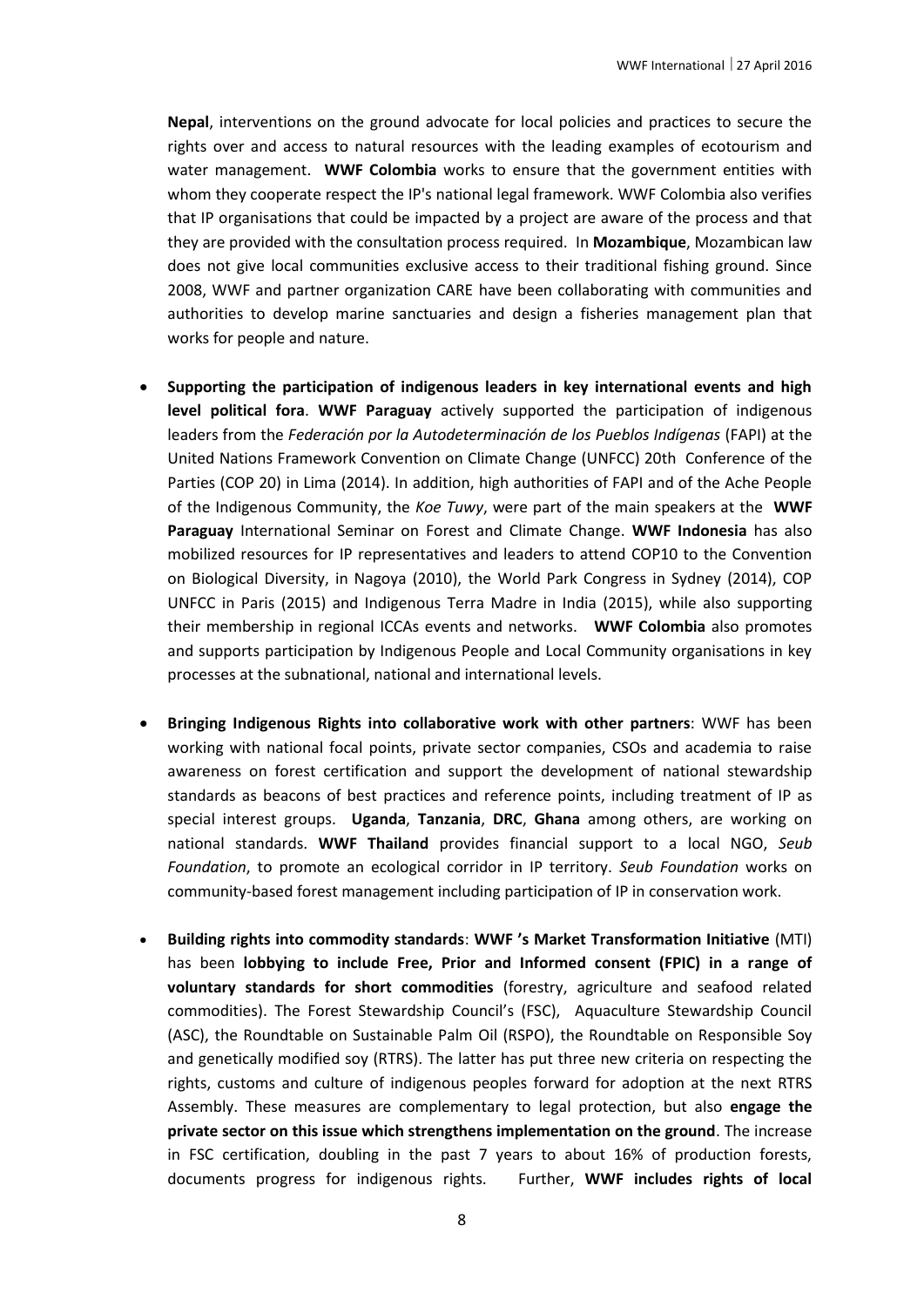**indigenous communities in due diligence research before signing agreements with companies**. If question arise, WWF checks these and requires companies to provide assurances that indigenous rights will be respected.

# **Q4. Does your organization use established or ad hoc procedures for the full and effective participation of indigenous peoples in activities supported by your organization that affect them?**

WWF's Indigenous Peoples policy states that "WWF will not promote or support, and may actively oppose, interventions which have not received the prior free and informed consent (FPIC) of affected indigenous communities, and/or would adversely impact – directly or indirectly – on the environment of indigenous peoples' territories, and/or would affect their rights". The WWF Mainstreaming document provides guidelines for the implementation of FPIC based on internationally agreed standards.

WWF is continuously guided by this principle and continues to work to ensure its practical implementation. Particular challenges occur where there are significant pragmatic challenges to FPIC procedures. These include situations where: national FPIC frameworks are lacking or conversely where different guidelines co-exist, the title/tenure of different groups is not recognised, marginalized groups are excluded or overshadowed in consultation processes or choose not to engage, and where protected areas boundaries were established in the past without FPIC procedures. Some examples of WWF's work to help advance FPIC procedures on the ground are provided below.

- **Multistakeholder initiative to harmonize FPIC procedures**. In August 2012, **WWF DRC**, with support from the Norwegian Agency for Development Cooperation (Norad), organised a workshop with local and international civil society leaders and private sector representatives to harmonize different FPIC guidelines in view of REDD+ FPIC protocol requirements. Through a participatory approach, the group also developed an FPIC questionnaire to enable REDD+ project managers in the field to tailor their efforts to the specific needs and criteria of each community. The workshop produced draft FPIC guidelines for the DRC which were then field tested with government agencies in the Mai Ndombe district in a total of five communities (Mopulenge and Tshuma, Lebo, Embeyu and Enkiu). A new harmonized document is now being developed. Key challenges are time and resources and issues regarding community tenure rights and gender have arisen.
- **Promoting formalisation of national FPIC requirements. WWF Cameroon** has been advocating over many years to formalise FPIC requirements and guidelines and has been working towards this objective with the government. Such a framework was issued for REDD+ projects in 2014 and WWF continues to advocate for FPIC application for all major development and infrastructure projects involving land occupied by local and indigenous peoples. This builds on earlier (1997-2002) multi-actor efforts to expand the formal requirement of a 30-day consultation period for protected area and other related zoning decisions into a two-phase, five-year programme on information sharing, participatory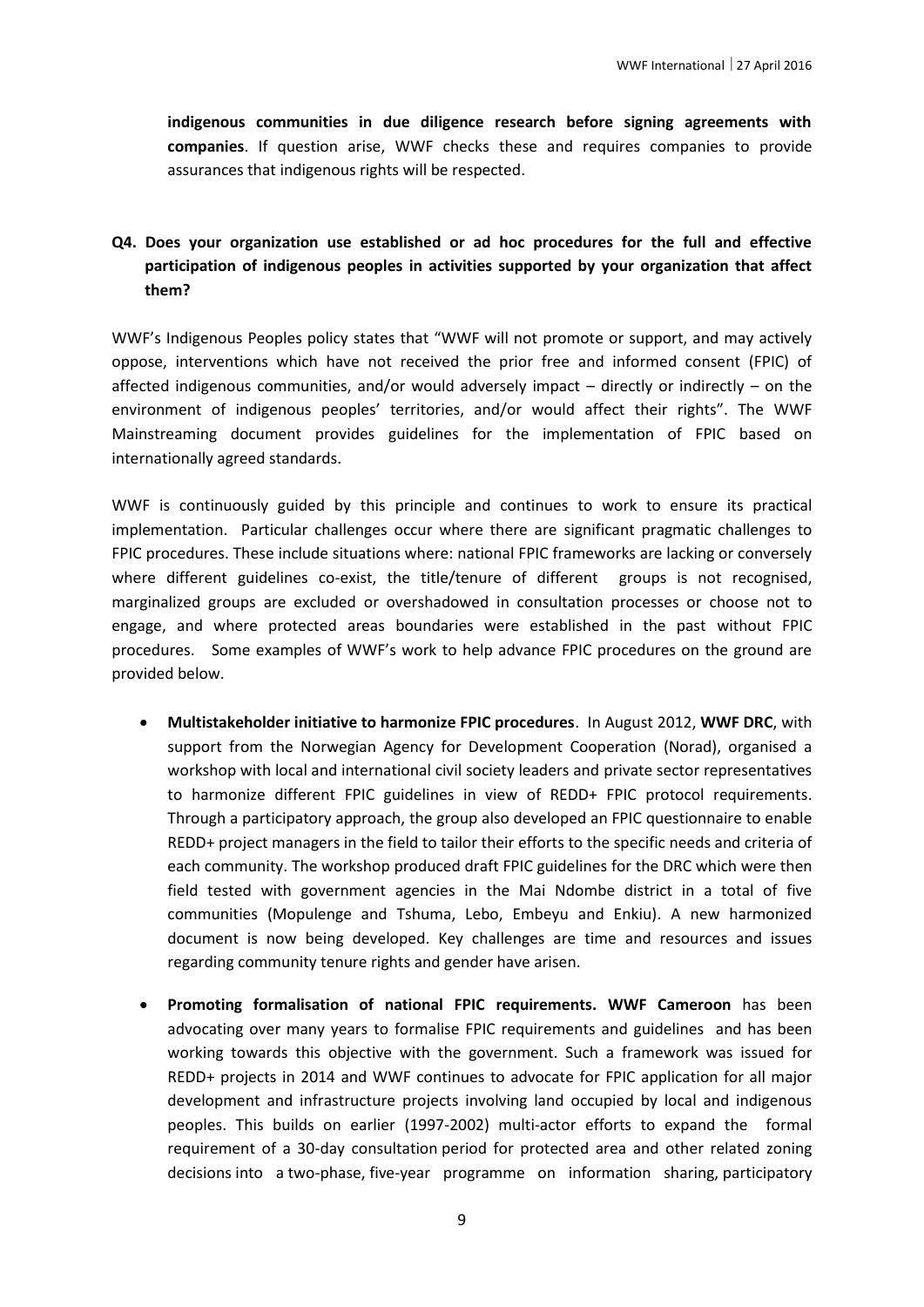mapping, and community capacity building prior to and overlapping with an extended consent and gazettal phase. **Lessons learned from these earlier consultation processes, however, underlined the important challenges in ensuring adequate voice and representation of the interests of the Baka.** WWF recognizes that consultation with indigenous/tribal groups must be a continuous process and we are working to ensure better representation of the Baka. In particular, WWF and a local NGO are facilitating direct agreements between indigenous Baka communities and the Ministry of Forests and Wildlife concerning all aspects of Baka use and access to Boumba-Bek National Park and other such agreements are in preparation for the Nki National Park and Lobéké National Park.

- **Improving and going beyond FPIC**. WWF Paraguay looked internally at how they apply FPIC in work with IP and the results of the evaluation were shared through information sessions with all WWF staff as well as a working session in the community with the IP involved. The evaluation showed that more is required in FPIC with IP, including providing **specific processes and details when Indigenous Peoples are included alongside peasant communities**. It also showed that the FPIC process is not enough: **on-going consultation and interaction is needed** with IP, whose communities, territories and natural resources are under pressure from illegal farming, logging, and charcoal production and deforestation and degradation. Continued consultation has been very useful for WWF Paraguay to understand important socio-economic and cultural considerations whilst proposing new resources management tools such as the creation of environmental services certificates (PSAs).
- **Capitalising on the existence of an enabling legal framework**. WWF Namibia has been able to build on an **enabling national legal framework** that grants use rights over wildlife to rural communities who have organized themselves as conservancies. The conservancy legislation and operational framework provide a structure for the provision of **technical support services directly and through local CSOs to conservancies**, including those predominantly comprised of San communities. The Nyae Nyae Conservancy, for example, was registered in 1998 and represents approximately 2300 people (predominantly Ju/'hoansi San) occupying an area of about 9000  $km^2$ . It is managed through a locally elected Management Committee, which employs the Conservancy Manager, office administrative staff and Community Rangers, who are largely responsible for game and natural resource monitoring. The conservancy members participate in decision making over resource use, benefits distribution, etc. through community meetings. Community benefits generated through the conservancy include cash income from trophy hunting; game meat from trophy and own use hunting; employment by the conservancy as well as the conservancy joint venture private tour and / or hunting operators. Other local livelihood activities include veld food gathering, craft production and sales, natural plant products harvesting and sales, small scale livestock keeping and gardening, as well as employment and social grants through government services. Outstanding challenges are low literacy levels (high school dropout rate) and inadequate managerial skills that continue to hamper the ability of the community to optimise the full potential of their conservancy area.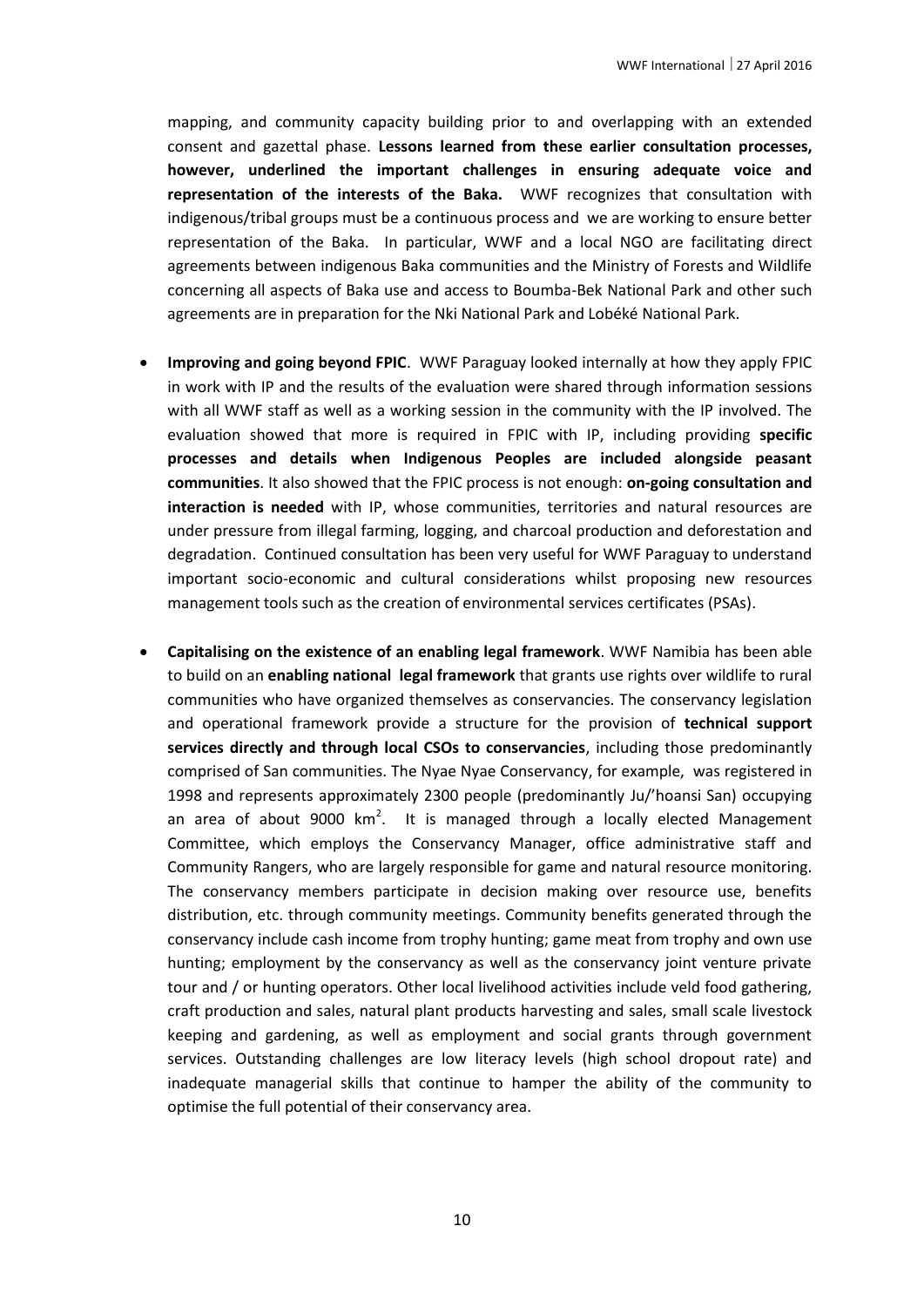#### **Q5. Have you established a complaint mechanism which can be accessed by indigenous peoples in case of conflict or disagreement within the context of these activities?**

**A [Project Complaints Resolution Process](http://d2ouvy59p0dg6k.cloudfront.net/downloads/wwf_project_complaints_resolution_process_final_jan16.pdf) (PCRP)** for the WWF Network was endorsed by WWF International's Board in 2015 to provide a channel for raising and resolving concerns related to the implementation of WWF social policies in our conservation work. The PCRP is intended to respond to concerns raised by stakeholders who may be affected by WWF-supported conservation activities. It was designed in the spirit of dialogue and conflict resolution and to serve as one channel to improve mutual understanding, strengthen WWF's accountability and provide a foundation for increased collaboration with other actors. The PCRP provides a **common, basic procedure** applicable across the Network; **offices are encouraged to adapt it to ensure it is effective in their national and local contexts**. WWF International and the SD4C regional hubs are currently cohosting a series of **WebEx discussions for all offices to introduce the process and refresh staff knowledge on the social policies** themselves.

**Additional mechanisms for receiving complaints have also been developed. WWF Canada** has a complaint mechanism outlined on its website, which can be accessed by indigenous peoples and all other external stakeholders in case of conflict or disagreement. **WWF Paraguay** has established **a network of local NGOs in order to streamline any complaints** or conflicts related to projects that may originate in indigenous communities. **WWF Colombia's** ¨*Ethical guide for action"* provides guidance for timely and direct resolution of any conflict through direct discussion between affected parties and maintaining respectful language in front of third parties. In addition, one of the key achievements of **WWF Colombia** is the Citizen's Action Dialogue (CAC), designed to bring together communities and government agencies to discuss and find agreements. The CAC is a powerful participation mechanism based on the Constitution (1991) and includes three stages: preparation, negotiation and follow-up. "*This mechanism facilitates participation, conflict resolution and negotiation and provides an opportunity for communities to come up with proposals to face challenges, threats, based on civil rights and responsibilities*" (Empowering speech, 2014).

In practice, **complaints from indigenous communities are often voiced through direct interactions and conversation with WWF staff**. This can be effective when the relations established are strong and good trust exists. For example, the WWF **Living Amazon Initiative** manages conflict directly with Indigenous leaders or representatives both at regional and national level. A bureaucratic system for submitting complaints is experienced by some as a more colonial approach to issue resolution.

#### **Q6. Indigenous peoples have their own worldviews and practices on how to live in harmony with nature, as well as traditional conservation practices and related customary laws. How are these integrated into your conservation policies and programs?**

A number of WWF offices actively integrate traditional conservation practices and related customary laws in their conservation policies and programs:

 **Using customary laws, indigenous planning tools and participatory mapping**. In the northern eastern region of India, where large tracts of forests are the jurisdiction of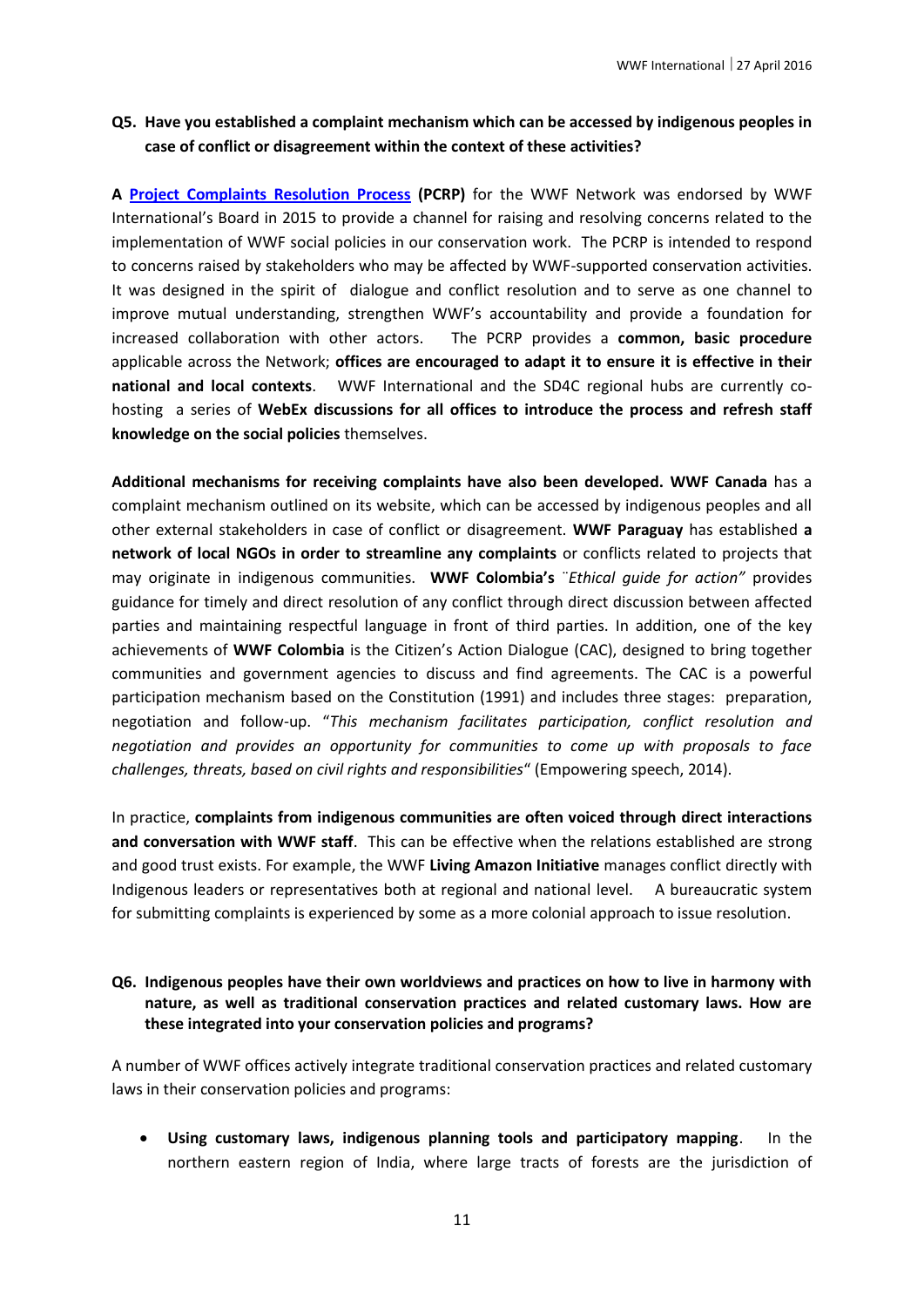Indigenous Peoples, **WWF India** has worked to **leverage customary laws and traditional customary practices** towards improved forest and biodiversity protection. In **Indonesia** and elsewhere, WWF has supported mapping of territories and documentation of traditional regulations. This has been a critical step and an opportunity to conduct further FPIC – communities are informed of future interventions and have the rights to choose to engage or not. In **Colombia**, indigenous organisations have their own tools for planning and exercising of rights: WWF Colombia **capacity building addresses concepts and methodologies that will support these internal regulations and IP's territorial development**. **WWF Madagascar** promotes the concept of "dina", which refers to a principle of community and traditional self-regulation, in the design and implementation of projects and programmes.

- **Funding support to IP sustainable development plans and visions**. In many places, local IP organizations enter **formal partnerships** with WWF if activities and interventions are in IP territories. These organisations are often the recipient of **grants and sub grants to conduct activities in their territories according to their aspirations and vision**. One example is the partnership of **WWF Indonesia** and **WWF Malaysia** with FORMADAT, the Alliance of the Indigenous Peoples of the Highlands of Borneo (an Equator Prize 2015 winner) to support their sustainable development and conservation vision for the Heart of Borneo at the border between Malaysia and Indonesia. This approach has become the model for integrating IP views, practices, traditions and aspirations in conservation policies and programs.
- **Collaborative management of Protected Areas**: In **Namibia**, institutional and technical support enabled the *Kwhe San* community to successfully **collaborate with the government in the management of the** *Bwabwata National Park***, and to share in the socio-economic benefits from the park**. Nevertheless, the lack of control over "illegal" settlement in the park by communities moving into the park from neighbouring areas and the eroding of park resources remain challenging. There is the need to speed-up the signing of the MoU between the Ministry of Environment and Tourism and the *Kyaramacan Association* in order to secure the rights of the community, in accordance with the 2013 National Policy on Protected Areas, Neighbours and Resident Communities.
- **Supporting Indigenous organisations and development of indigenous REDD+. WWF Colombia** is supporting the Coordination of Indigenous Organizations of the Amazon River Basin (COICA), which represents 390 peoples with 2'779'479 inhabitants over 10,268,471 km² of the Amazon Basin, through nine national indigenous organizations. **WWF Colombia**  also supports the Organisation of the Indigenous Peoples from the Colombian Amazon (OPIAC) to **develop and implement the Indigenous REDD+ approach in the Amazon**, namely *Proyectos REDD+ Indígena Amazónico* (RIA). RIA seeks to highlight the importance of the indigenous territories not only as carbon stocks but as **spaces that provide important ecosystems services and shelter spirituality, culture, identity, pride and future indigenous development**.
- **Protecting Indigenous traditions and livelihoods**: The indigenous Udege and **WWF Russia** have worked together to protect the core area of the Bikin forests from commercial logging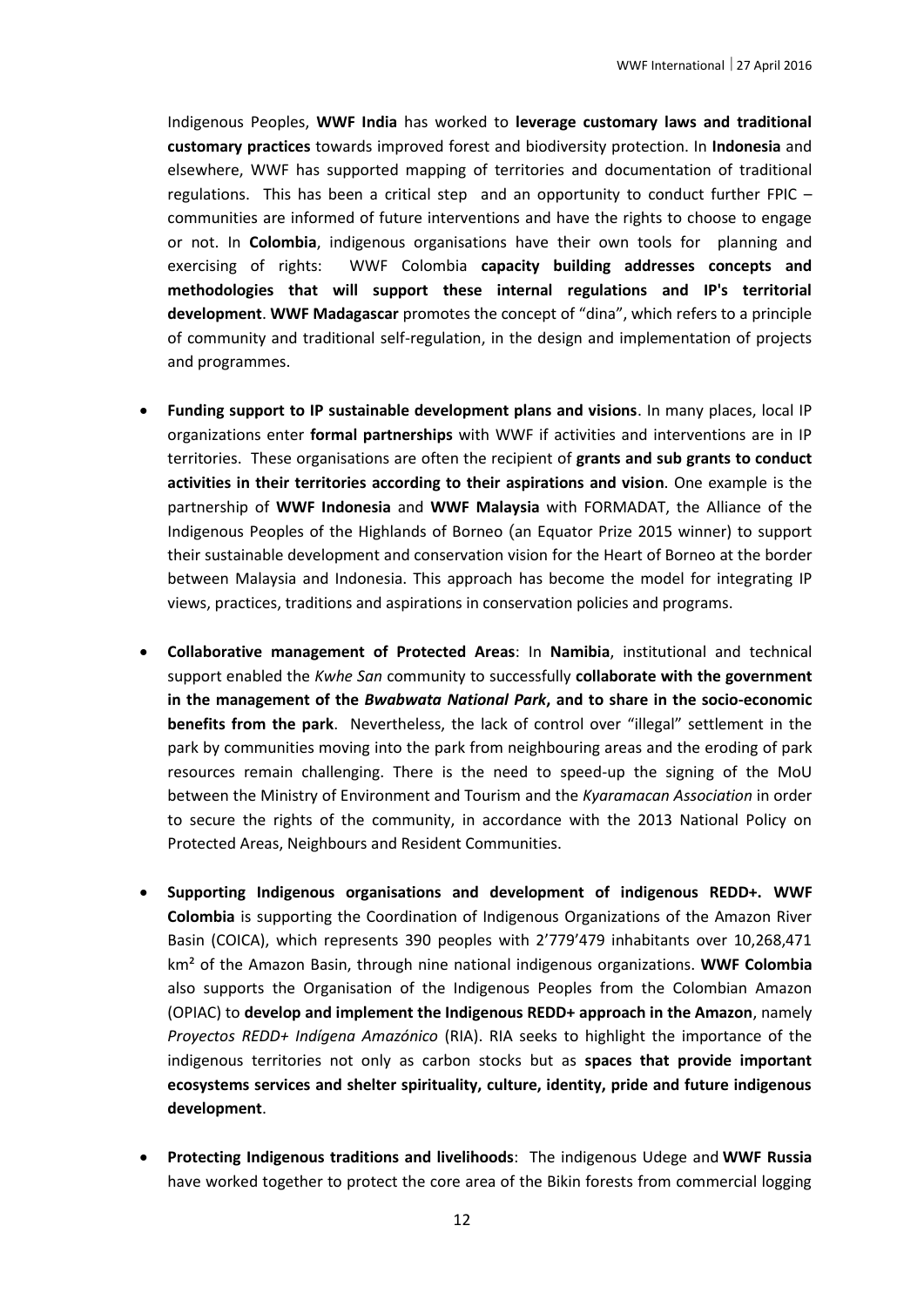by using a public auction mechanism to win the Udege a 49-year lease of a 461,000 hectare region officially earmarked as a "Nut Harvesting Zone". In these specially designated areas, the major resource use is the harvest of forest products; timber exploitation is limited by law. This is the first project in Russia to pass a special ethnological assessment which confirmed its **relevance to sustaining the traditional way of life of an indigenous group**. Both the Udege and WWF have a joint interest in protecting the Bikin forests, which are also home to one of the last populations of the endangered Amur tiger: for the Udege the Amur tiger is a sacred animal, while for environmentalists it is an iconic species and an indicator of the health of the wider ecosystem. Since April 2012, **the traditional knowledge and harvesting practices of the Udege have allowed their "Tribal Commune Tiger" association to cover all lease fees and costs** for the protection of the forest through their profits from the commercialization of non-timber forest products. The sales of carbon credits provide an additional source of income.

# **Q7. How are you working with States to ensure that they respect, protect, and fulfil indigenous peoples' human rights when you collaborate with them to promote conservation? What are the challenges you face and the good practices you have in helping States adhere to their human rights obligations?**

In addition to the opportunities and constraints for WWF in working with State actors outlined in question 3, the roles WWF offices play can be influenced by their status as a local NGO or an INGO acting as part of national civil society and the global CSO community. Some country offices are involved in policy advocacy and/or act as watchdogs in relation to governments and institutions, while others have mainly played the roles of technical advisors and programme managers. There are also important differences in terms of the legal status of offices in the countries where they are based which affect the roles any individual WWF office can play, for example:

- **Facilitation**: In some places, WWF has been asked, or has offered, to take on a facilitator role for building bridges between government and Indigenous Peoples. **WWF Nepal**, for example, has played an integral role as **mediator between government and communities in the development of REDD+, including conducting policy advocacy on the rights and participation of Indigenous Peoples at national level**. In this role, WWF Nepal has been able to create space for dialogue to bring in the community's voice and institutionalised these communication channels while developing safeguards for the respect of Indigenous Peoples rights and participation in REDD+ to ensure that States do respect, protect and fulfil indigenous people's human rights.
- **Policy advocacy**: In Indonesia, **WWF Indonesia** is currently engaged in an advocacy coalition to influence the revision of the biodiversity law for the recognition and protection of the rights and practices of Indigenous Peoples after the watershed Constitutional Court ruling in Indonesia that customary forest is not state forest (2013). The ruling opens the opportunity for Indigenous Peoples to have their territories recognized if mapped and documented, and after the districts and provincial governments have endorsed **local laws for the recognition and protection of IP rights**. WWF Indonesia is actively advocating with other CSOs for such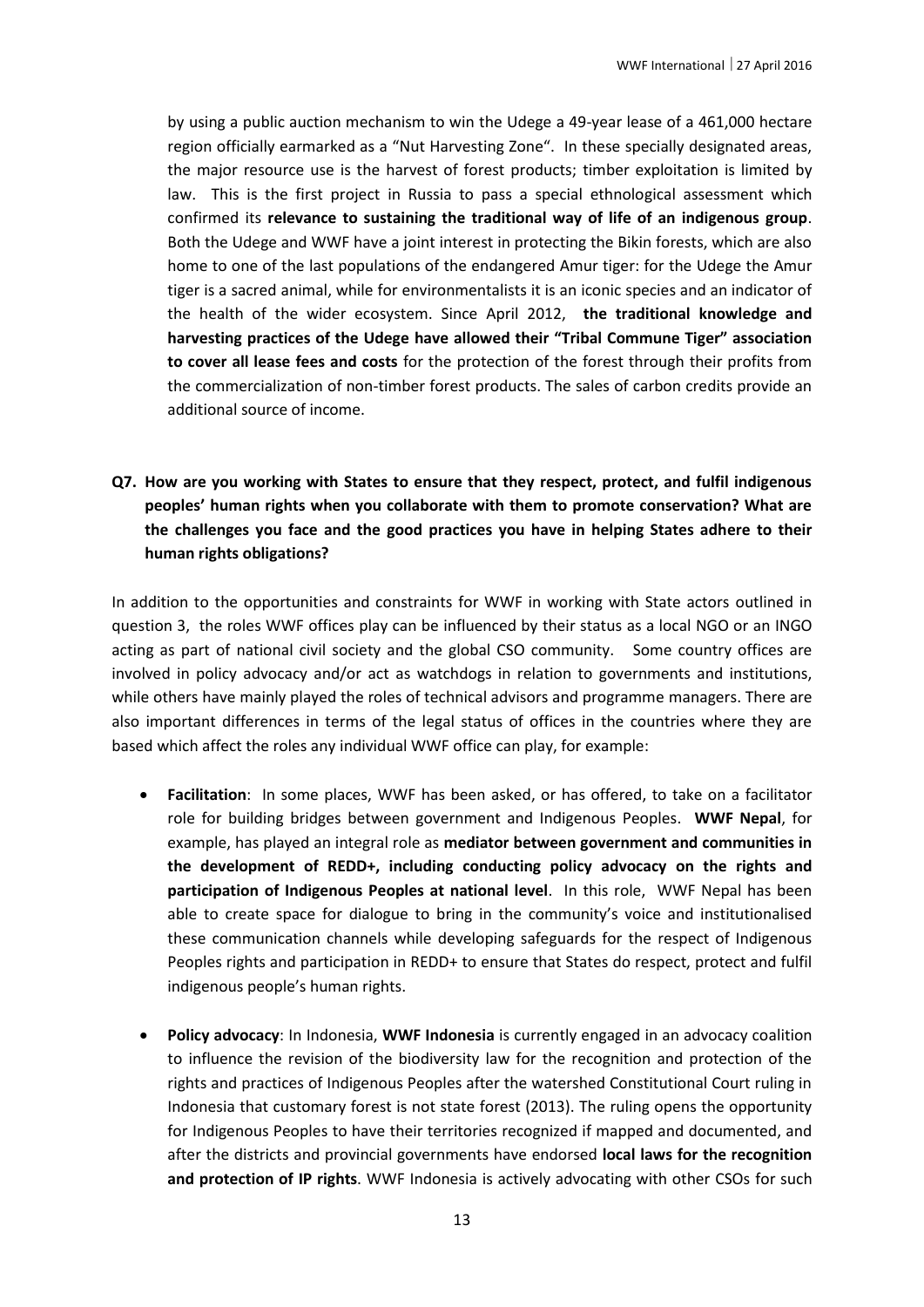laws and schemes in at least 8 districts in Indonesia, especially in the Kalimantan region, where other forest tenure schemes like Hutan Desa (Village Forest) and Hutan Adat (Customary Forest) are also developed as mechanisms to secure stronger community rights.

- **Building Awareness, Capacity and Monitoring: WWF Nepal** is working with NGOs like NECIN, NEFIN (Nepal Federation of Indigenous Nationalities), and the government institution NEFDIN to **create awareness and develop capacity building especially on international instruments for IP**. Efforts are made to ensure that international provisions on IP are not violated in government policies such as National Forest Policy, GESI Strategy and Policy, Land Use policy, Wetlands policy, National Water Plan etc.
- **Contributions to international negotiations**: **WWF Paraguay** works with the Government of Paraguay, the Climate Action Network and the AILAC countries, to actively support the inclusion of indigenous rights in the preamble of the Paris Accords during the COP21. **WWF International** led the WWF Network's engagement in the Post-2015/Sustainable Development Goals intergovernmental negotiations, where WWF advocacy teams advocated for indigenous rights to natural resources. In the **Arctic, WWF** has attempted to convey the perspectives of Arctic indigenous peoples through participation in the Convention on International Trade in Endangered Species of Wild Flora & Fauna (CITES).
- **Supporting multistakeholder initiatives with government and IP engagement:** The Arctic Council has adopted ecosystem based management (EBM) as the management approach to protect and sustainably manage the Arctic marine environment at the circumpolar level. **WWF Canada** is producing a report and video that will be presented to the Arctic Council. This partnership involves stakeholders from Aboriginal, federal and territorial government bodies, industry and other interested parties and it abides by the requirements of the Inuvialuit Final Agreement, which was signed in 1984 after 10 years of negotiations. The Inuit Circumpolar Council has struck a special commission (Pikialasorsuaq Commission) to consult Inuit in both Canada and Greenland on the development of a shared Inuit vision of how to save the North Water Polynya - the world largest body of open water in the High Arctic. **WWF Canada** contributed funding in support of the establishment of this Commission and is holding workshops with Inuit leaders to support them collectively figuring out what type of management approach would be most appropriate. The findings will be released to the public in late 2016.
- **Supporting IP organisation recognition and project ownership.** In the DRC, a member of the PAP (Peuples Autochtones Pygmés) was employed by **WWF-DRC** to lead a programme of support to the PAP from 2009-2012. This programme raised awareness and helped **regroup and restructure the PAP to form a legally recognized entity**, which in turn facilitated the preparation of the national development plan for the DRC PAP financed by the World Bank. This programme also supported the production of more specific mapping of PAP distribution and their community lands in some cases. **Legal support** was also provided to help the PAP defend their rights. Financial, administrative, technical organisational support was provided to help the PAP put in a place a national democratic representation, which **unlocked World**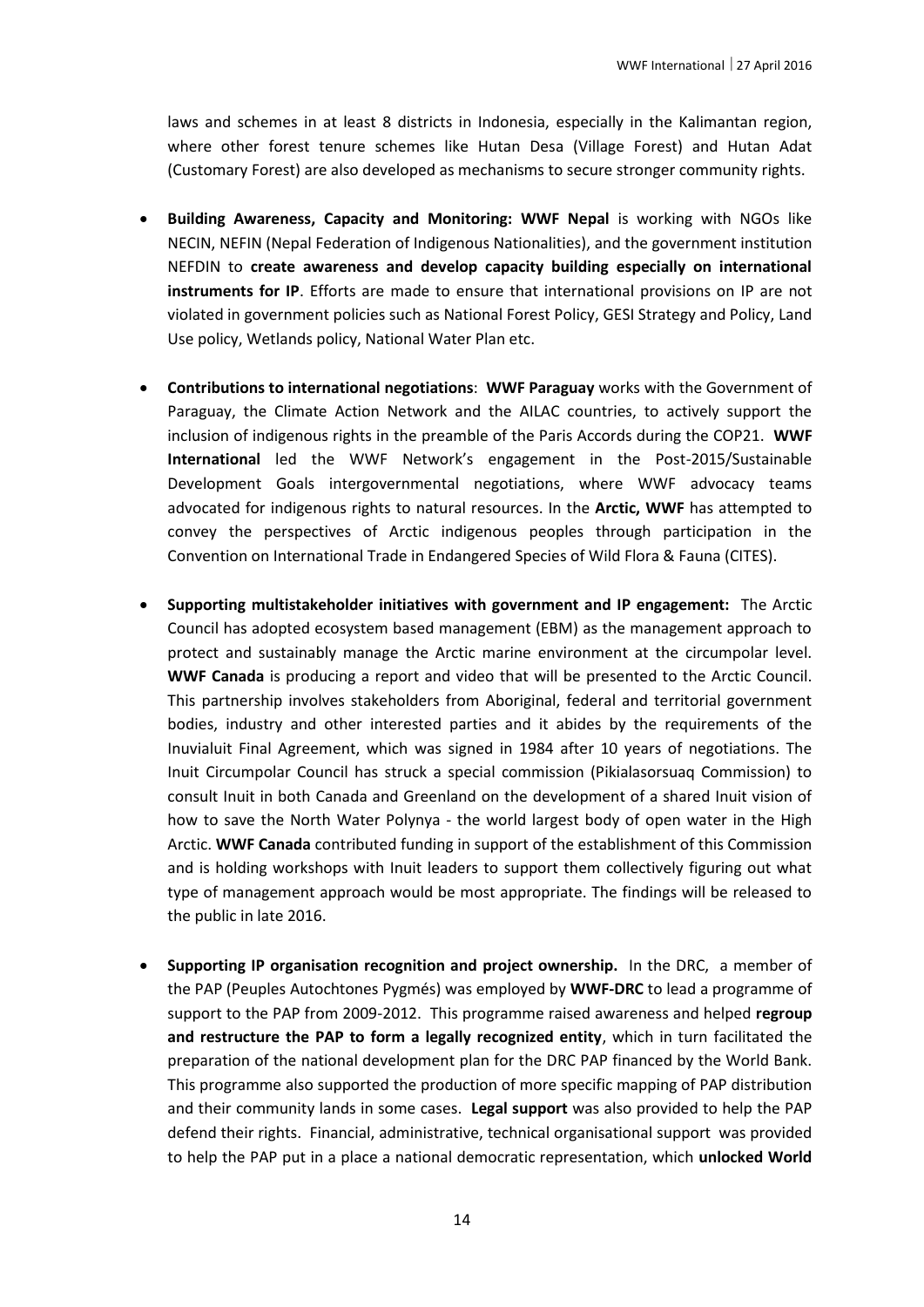### **Bank funding to the PAP as the project owner and contracting authority (maître d'ouvrage) in 2014**.

Examples of some of the **challenges** WWF offices have encountered in working with State actors are included here and additional challenges are discussed under Question 9.

- **WWF Madagascar** endeavours to work with the Malagasy government to promote good governance of natural resources for the implementation of legal and policy frameworks compatible with the sustainable use of resources. Nevertheless, a recurrent challenge are **governance gaps which have affected all spheres and levels of the public administration**.
- **WWF Central African Republic** and **WWF Cameroon** face many challenges in the revival and continuation of programmes that have been affected **by large reductions in international funding** in the wake of the global financial crisis, instability and war in the region. An additional challenge is that **fundraising for social programmes including those specifically for IP has historically been more difficult to obtain** than for "pure conservation" programmes.
- **WWF Colombia** works in close collaboration with the government advocating for the involvement of communities at an early stage of project and policies formulation. As part of this dialogue, they have promoted a bottom up approach for the development of national safeguards System for REDD+, participation in the development of the REDD+ strategy and the climate change policy and have developed legal analysis of the prior consultation for the development of REDD+ projects. Some of the challenges they have encountered relate to the **legal framework for the prior consultation**, **contradictions between government sectors and actors**; the **low capacity/number of public officials** with knowledge of indigenous/ethnic and collective rights; and the **high financial costs** tied to the inclusion and effective participation of indigenous peoples in Colombia particularly because of difficulties of access and communication.

## **Q8. What are the best practices and examples of progress in terms of respect for the rights of indigenous peoples in activities developed by your organizations of which I should be aware?**

Examples of good practice have been included throughout the preceding sections and a few additional examples are provided here. WWF views its work to integrate our social policies in our conservation work – like our work on the physical and biological dimensions of conservation – as work in progress. We are eager to continue to improve and learn from others while sharing our own experiences.

 **WWF-DRC** has played an important role in **facilitation and negotiating space** opened by the REDD+ process that allows for communication between the state and local communities. This process has provided important insights into social dynamics and tenure conflict, including who owns the land and who should benefit from such conservation interventions. Gender inclusive processes have also been included, identifying and addressing barriers to women's participation in these dialogues. This work has provided an important basis for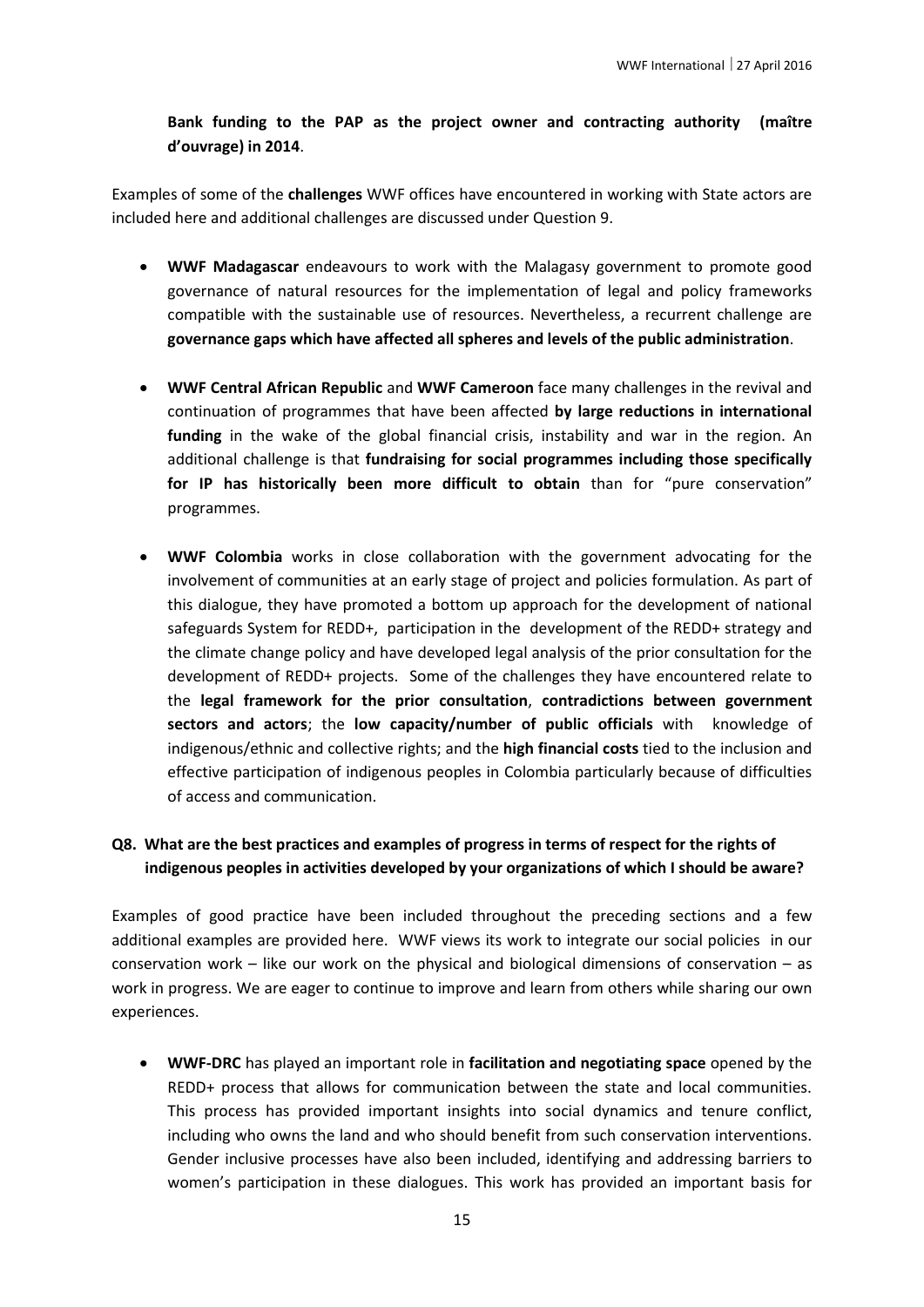**implementation of the recent community forestry decree and the development of a national policy regarding gender and community forest management.** Community members also engaged in a **transparent, participatory micro-zoning process** to gain recognition for their land use and tenure. A total of 15 communities and a hundred community members have mapped their lands in this way to date, with many more due to participate in coming years. Starting in 2016, **communities will receive payments as rewards for protecting their forest in line with these micro-zoning plans**.

- **WWF Guyana** has been **building capacity for territorial governance and empowering indigenous peoples** to participate in the Guyana-Norway Agreement (GNA) Opt-In Mechanism**.** Guyana has the first national-scale payment for performance REDD+ system. Since the GNA's inception in 2009, a mechanism by which Guyana's indigenous communities could participate in the REDD+ was envisioned and the "opt-in" pathway has been anxiously anticipated. Guyana's Office of Climate Change and the Guyana REDD+ Investment Fund (GRIF) contracted WWF to pilot the mechanism based on our experience with community capacity development. WWF partnered with the North Rupununi District Development Board (NRDDB), an indigenous community organization, the Guyana Forestry Commission and the indigenous Wai Wai community of Kanashen **to develop a participatory monitoring system – community Monitoring, Reporting and Verification (CMRV)** – integrated with the national MRV system. Through CMRV, communities with titled lands have established systems to monitor their own resources, including forest cover and carbon content but also other resources important to them, such as water quality, biodiversity, fish and other wildlife stocks, timber, and non-timber forest products, in addition to criteria for measuring community well-being. **The active participation of local communities and the effective recognition of their rights over local natural resources are key components of this process.** The project has contributed toward building the capacity of Guyana's indigenous communities (owners of over 2 million hectares – more than two-thirds of titled indigenous lands) to make informed decisions about their resources and to become active participants in Guyana's carbon economy with the opportunity to opt in to REDD+. Community-based monitoring work is important in Guyana because it builds skills that are valuable to the communities for REDD+ and other natural resource conservation issues**.**
- In **Peru**, the preparation of a **dedicated funding mechanism to directly support indigenous peoples** in their efforts to protect the Peruvian Amazon through sustainable forest management **improved land tenure and governance as well as greater gender equality and inclusion**. In 2012, members of two national organizations representing Peruvian Amazonian indigenous peoples took part in the Dedicated Grant Mechanism (DGM), a special initiative of the World Bank's Forest Investment Program (FIP) **that places project design and funding decisions directly in the hands of indigenous peoples**. This led to a collaboration that culminated in the development of "Saweto, Living Memory," a DGM for Peru's Amazonian indigenous communities to be administered by **WWF-Peru** over five years. The DGM's name honors the Asheninka community of Saweto's ongoing fight to protect its forests from illegal logging—a fight that has cost some of its community leaders their lives and that exemplifies the larger struggle of all indigenous communities in the Peruvian Amazon. **The projects are intended to foster empowered, informed and inclusive engagement with forest issues, and**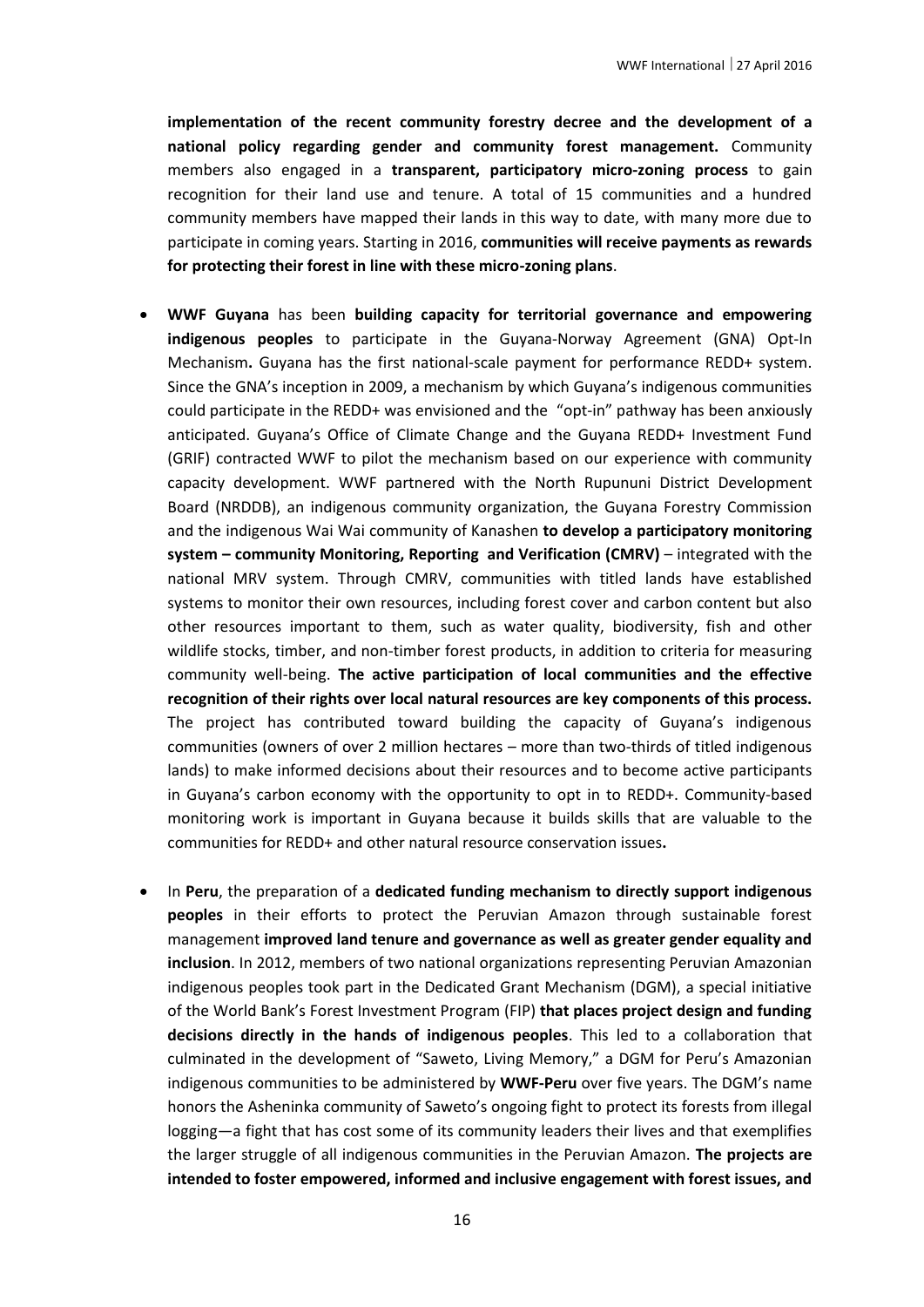**to strengthen environmental and community governance and land tenure through titling and recognition of indigenous communities**. The Saweto DGM will require authorities to live up to their legal and political commitments surrounding the governance of indigenous territories and international cooperation and adequate financial support.

- In the **Amazon**, WWF offices are developing **an Early Warning System to monitor threats to indigenous territories which aims to prevent escalation of conflict and prevent violation of human rights**. The system has two processes: first, the identification of threats by local IP organizations and second, the response to these threats. The observatory to monitor threats to indigenous territories is part of the Regional Strategy for the Conservation of Amazon Indigenous Territories and was identified as a need by the COICA.
- In **Indonesia**, WWF has successfully promoted **collaborative management principles in the management of national parks** by advocating the recognition of the rights of Indigenous Peoples in the Kayan Mentarang National Park since 1998 (KMNP became the first recognized National Park in Indonesia to be managed collaboratively in 2002). In addition, WWF has supported the mapping of Indigenous territories in Indonesia and ICCAs in Indonesia (at least 8 million hectares, and over 100'000 hectares of ICCAs) and facilitated the registration of at least 2 million hectares of IP territories. Moreover, in Papua, where development needs but also exploitation challenges are highest, WWF has successfully advocated for the adoption of the maps of "important places" of IP in the spatial and land use plans of three regencies/districts; this is an important spatial safeguard against aggressive forest and IP territory conversion by private sector and other players.
- Despite its cultural and environmental significance, **Colombia's** Pacific region faces substantial threats from mining, illicit crop cultivation, illegal logging, livestock intensification, the expansion of agro-industrial cultivation, infrastructure. Scant economic resources, political turmoil, lack of environmental policies or governance, mismanagement of resources and possibilities for cooperation, and frequent conflicts also limit conservation opportunities and incentives. At the same time, independent carbon credit dealers and an onslaught of REDD+ initiatives are offering contracts to local communities, creating confusion and conflict around forest conservation. Facing this complex scenario, the Pacific region's indigenous and Afro-Colombian communities have voiced their **concerns about possible REDD+ initiatives in the territory and the need to safeguard their rights**. **WWF-Colombia** and Colombia's Patrimonio Natural (Fund for Biodiversity and Protected Areas) partnered with the Proceso de Comunidades Negras (PCN) y Agenda Común, an organization of Afro-Colombian groups, community councils and leaders. These organizations, in turn, formed alliances with the Latin American Institute for an Alternative Society and an Alternative Law (ILSA), the Bank Information Center (BIC), Rights and Resources Initiative (RRI), and the communities to **develop a set of safeguards that incorporate Afro-Colombian worldviews and perspectives, and protect the rights of Afro-Colombian people.** Through this participatory process, Afro-Colombian community leaders gained the knowledge and capacities needed to participate in REDD+ decision-making and defined a pathway to social and environmental REDD+ safeguards that reflect their needs and interests, and protect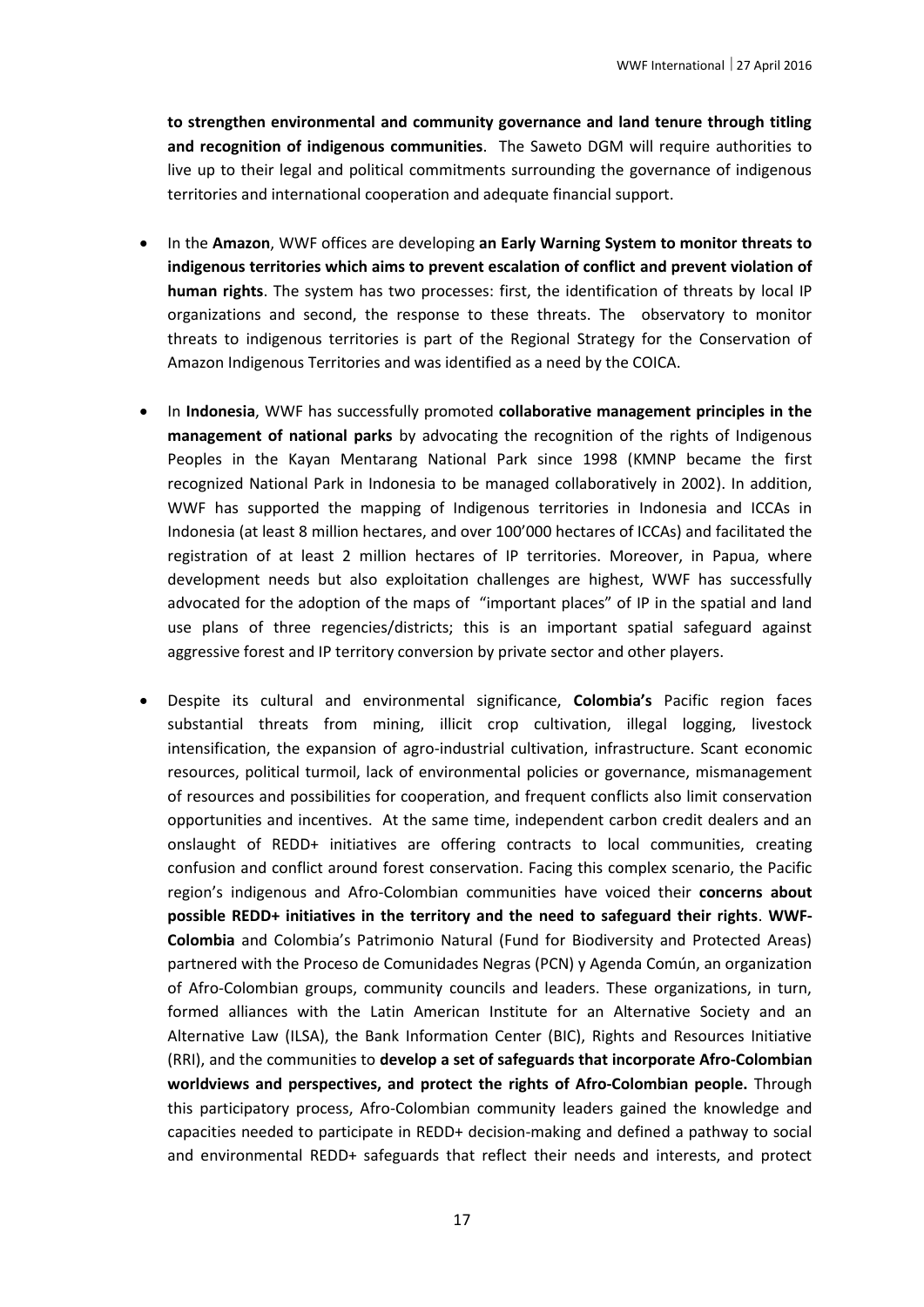their ancestral lands and rights. The process has helped ensure that their voices and perspectives are heard in the national REDD+ dialogue.

**Q9 According to your view, what are the main challenges to ensure respect for the rights of indigenous peoples in the context of the conservation work you are doing? What could be done to further strengthen the protection and respect of the rights of indigenous peoples in your conservation work?** 

The preceding discussion has highlighted examples where WWF has been able to successfully work to promote the rights of Indigenous Peoples in our conservation work. At the same time, our own internal assessments tell us that we need to continue to make improvements based on lessons learned, including to deepen knowledge and capacity and to increase our ability to monitor our social impact. Some of the means we are pursuing or plan to build capacity and the consistency of our efforts are outlined below.

We also experience significant external challenges when seeking to combine conservation work with the protection of indigenous and local communities. We highlight some of these below and would welcome opportunities to collaborate with the Special Rapporteur, CIHR partners, indigenous and rights based organisations, governments and private sector partners to make effective progress on these in order to ensure respect and promotion of IP rights in conservation work. Some preliminary ideas are outlined below.

Some key **external challenges** include:

- **Weak enabling environments: lack of respect or abuse of rights and weak natural resource governance and corruption**: Some of the most challenging places for WWF's work are those where human and IP rights are not respected, unclear or contested, or even abused. In some areas, local governments may exclude IP in decision making or question IP special status. This is often coupled with weak rule of law and corruption which undermine equitable access and benefit sharing, participation, transparency and access to information and justice.
- **Aligning international commitments with national/local frameworks**: There are also often cases where key actors and stakeholders have conflicting interpretations on both the content of IP core rights and their application in specific situations, for example whether national/local legal frameworks specifically with regard to land provide or safeguard these rights, or situations where States do not confer ownership but only recognise and regulate access to, and use of, natural resources. In some cases, systems of concessions of land or natural resources to local populations have led to counter-productive effects where local political or economic elite captured the systems, marginalising targeted communities.
- **Challenges with regard to the implementation of FPIC:** In general, actors in the field still encounter many challenges with regard to the practical implementation of FPIC, such as determining exactly what constitutes prior information, what is an acceptable percentage of a population to be consulted in any given situation, lack of clarity on the representiveness of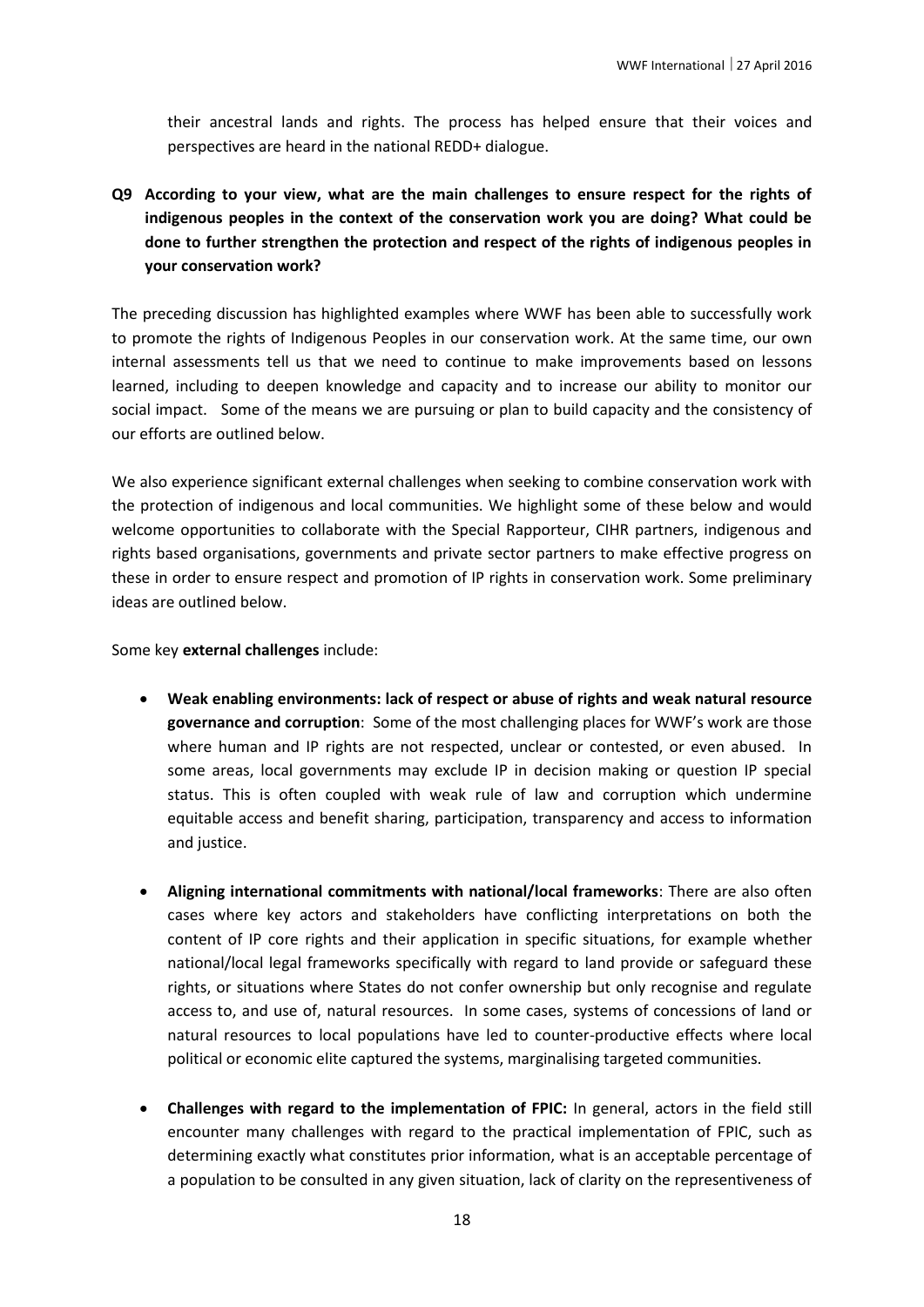the leadership of certain local groups, etc. There is also often a lack of awareness and understanding on how to conduct the proper FPIC process by state and non-state actors while IP communities are not always aware of their rights with regard to FPIC before development and conservation decisions concerning their communities, resources and territories are made. Timelines are often rushed, in particular when large commercial interests are competing for allocation of large tracts of land for agribusiness, logging or mining. WWF has taken important steps in applying safeguards and promoting IPs rights in working with private sector especially with aquaculture and pulp and paper, and provided input to FSC principles and RSPO standards. However, we see big challenges ahead with rising, unplanned land use change and encroachment on IP lands and territories, and the growing economic role of agribusiness and mining. This will require more systematic implementation and monitoring of proper and fair FPIC, as well as the fair benefit-sharing arising from the use of natural resources.

Some **suggestions** for making progress on these and other challenges include:

- **Practical Guidance and Multi-actor Collaboration**. While WWF offices are trying different approaches in these situations, such as raising awareness of national/international IP policies and guidelines with local officials, drafting Memoranda of Understanding with Government agencies that contain human rights provisions, supporting human rights training and Guidelines on Enforcement, etc. this a broader problem that extends beyond conservation. **Clear and practical guidance for state and non-state actors to ensure due diligence and best practice would help conservation actors address the challenges** encountered when working in areas where Indigenous Peoples' rights are not acknowledged or implemented by state partners. **Collaborative efforts among actors, including conservation organisations, Indigenous and rights based groups, donors, UN institutions including the OHCHR, and the private sector are needed to advocate for policy and legal frameworks that respect human rights**. Collaborative action is also needed to build the evidence base on the interlinkages between conservation activities and the fulfilment of Indigenous Peoples' rights and human rights in general. In this regard, we look forward to the work by the Special Rapporteur on Human Rights and Environment.
- **Supporting the voice of Indigenous Peoples**. Working in partnerships and coalitions with IP communities and organizations is a way to minimize the risk of large organisations, governments or businesses dominating the discussion and to establish more equitable relations. WWF is working to provide specific **support and capacity building to Indigenous Peoples** for territorial governance (including IP local knowledge) and to indigenous organizations to improve coordination between different organizational levels for more effective participation in decision making. We are also supporting the mapping and titling of IP territories and areas through advocacy work to enable national tenure and institutional frameworks and processes, including inclusive processes led by IP communities and organizations. Where IP rights recognition is low, WWF has seen that progress can also occur by building implicit recognition through enhanced consultative processes and outcomes gained for IP in conservation programmes: these can open avenues for more formal recognition in instruments such as management plans.